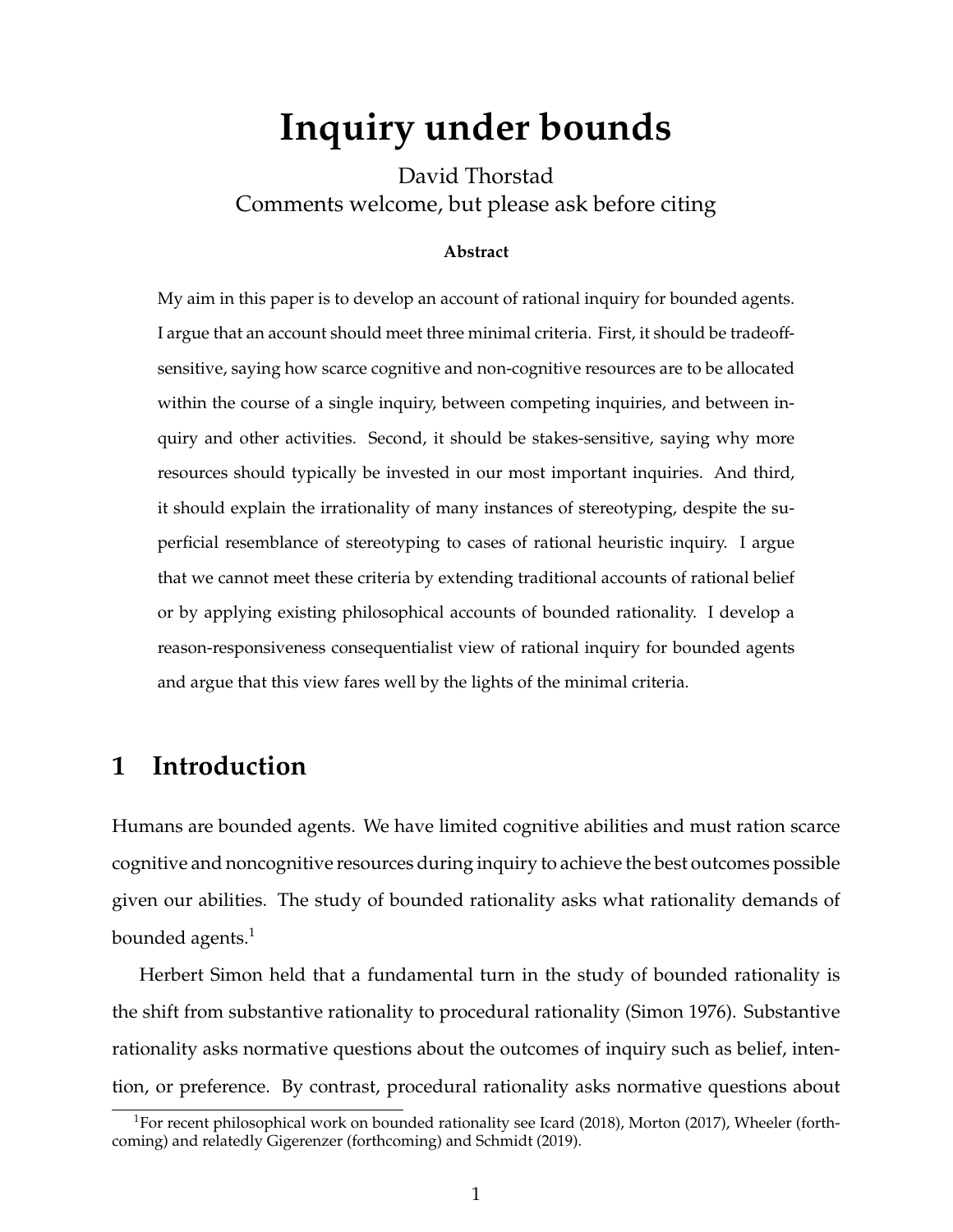the processes of theoretical and practical inquiry by which these outcomes are produced.<sup>2</sup> Most theorists in the bounded tradition have followed Simon in thinking that normative theory should pay central attention to inquiry.<sup>3</sup>

My project in this paper is to develop an account of rational inquiry for bounded agents. My focus will be on theoretical inquiry, although much of what I say has implications for practical inquiry as well. In Section 2, I specify three minimal criteria for a successful account. In Sections 3-4, I draw lessons from two types of existing accounts while arguing that they fail to meet the minimal criteria in a satisfactory way. In Sections 5-6, I develop a new *reason-responsiveness consequentialist view* (RRCV), then in Sections 7-8 I show how the RRCV meets the minimal criteria.

## **2 Minimal criteria**

In this section, I lay out three minimal criteria on an account of rational inquiry by bounded agents. Each criterion holds that normative theory should be sensitive to an important type of challenge faced by bounded inquirers. These criteria will guide our search for an account.

#### **2.1 Tradeo**ff**-sensitivity**

The first minimal criterion is *tradeo*ff*-sensitivity*. Inquiry, like most activities, takes place under conditions of scarcity. Candidate inquiries compete among themselves and with other activities for scarce cognitive resources such as memory, computational bandwidth, and executive control. Inquiries also often compete for non-cognitive resources such as time and money, and generate non-cognitive costs such as carbon emissions during travel.

<sup>&</sup>lt;sup>2</sup>Simon, like many in the bounded tradition, adopted an indirect form of normative assessment on which the normative status of outcomes is dependent on the normative status of the inquiries that produced them. That is a separable claim which I will not take on board.

 $3$ This question is intimately related to the burgeoning philosophical literature on rational inquiry, insofar as central normative phenomena such as clutter avoidance (Friedman 2019; Harman 1986), question settling (Bratman 1987; Friedman forthcoming a) and logical non-omniscience (Harman 1986; Hoek forthcoming) are bounded rationality phenomena. I discuss implications for these questions in [removed].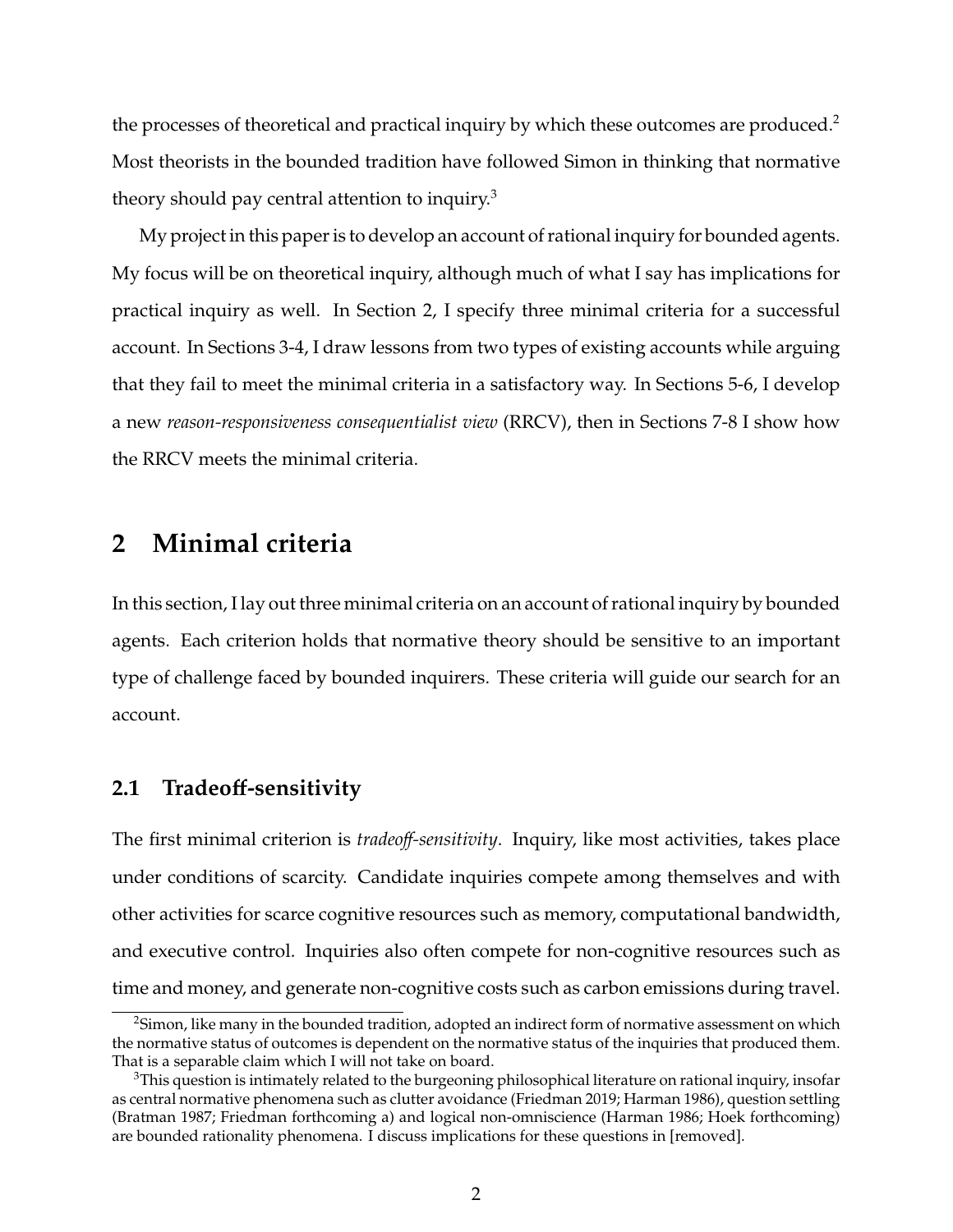These conditions of scarcity generate three types of tradeoffs that an account of rational inquiry should be sensitive to.

First, there are *intra-inquiry tradeoffs* within the course of a single inquiry. Most famously, there is often an *accuracy-e*ff*ort tradeo*ff in strategy selection (Johnson and Payne 1985).<sup>4</sup> More cognitively demanding strategies tend to produce more accurate judgments, so agents must select strategies which strike an appropriate balance between accuracy and effort. For example, we must choose how much information stored in memory to retrieve before making a judgment (Vul et al. 2014). Each additional item of information retrieved increases the expected accuracy of our judgment, but incurs a cognitive cost. Rational inquirers must balance the cognitive costs and benefits of information retrieval during inquiry. I return to this example in Section 7.

Second, there are *inter-inquiry tradeo*ff*s* between different inquiries. We cannot inquire into all matters at once, so opening inquiry into one question incurs an opportunity cost of foregone inquiry into other questions. For example, while a Mars rover collects scientific information at one site it foregoes the opportunity to collect samples at another site (Zilberstein et al. 2001). Inter-inquiry tradeoffs have been a central feature of contemporary philosophical work on inquiry. For example, it is sometimes held that rational inquirers should construct a research agenda of questions to guide their inquiries (Olsson and Westlund 2006). Each item added to the research agenda leaves fewer resources to devote to other inquiries, so each additional question should be important enough to justify the opportunity costs that it imposes.

Finally, there are *inter-activity tradeo*ff*s* between inquiry and other activities. Inquiry is one of many activities in a flourishing human life. Inquiry competes with other activities for resources such as time, money and attention. For example, every day we confront the following choice: whether to spend an extra hour in the library studying philosophy or to go home and have dinner with our families. A good normative theory should tell us how to make such choices by balancing the costs and benefits of inquiry against the costs

<sup>&</sup>lt;sup>4</sup>Sometimes, there is no accuracy-effort tradeoff. In some situations, the most accurate strategies are also among the most frugal (Gigerenzer and Brighton 2009).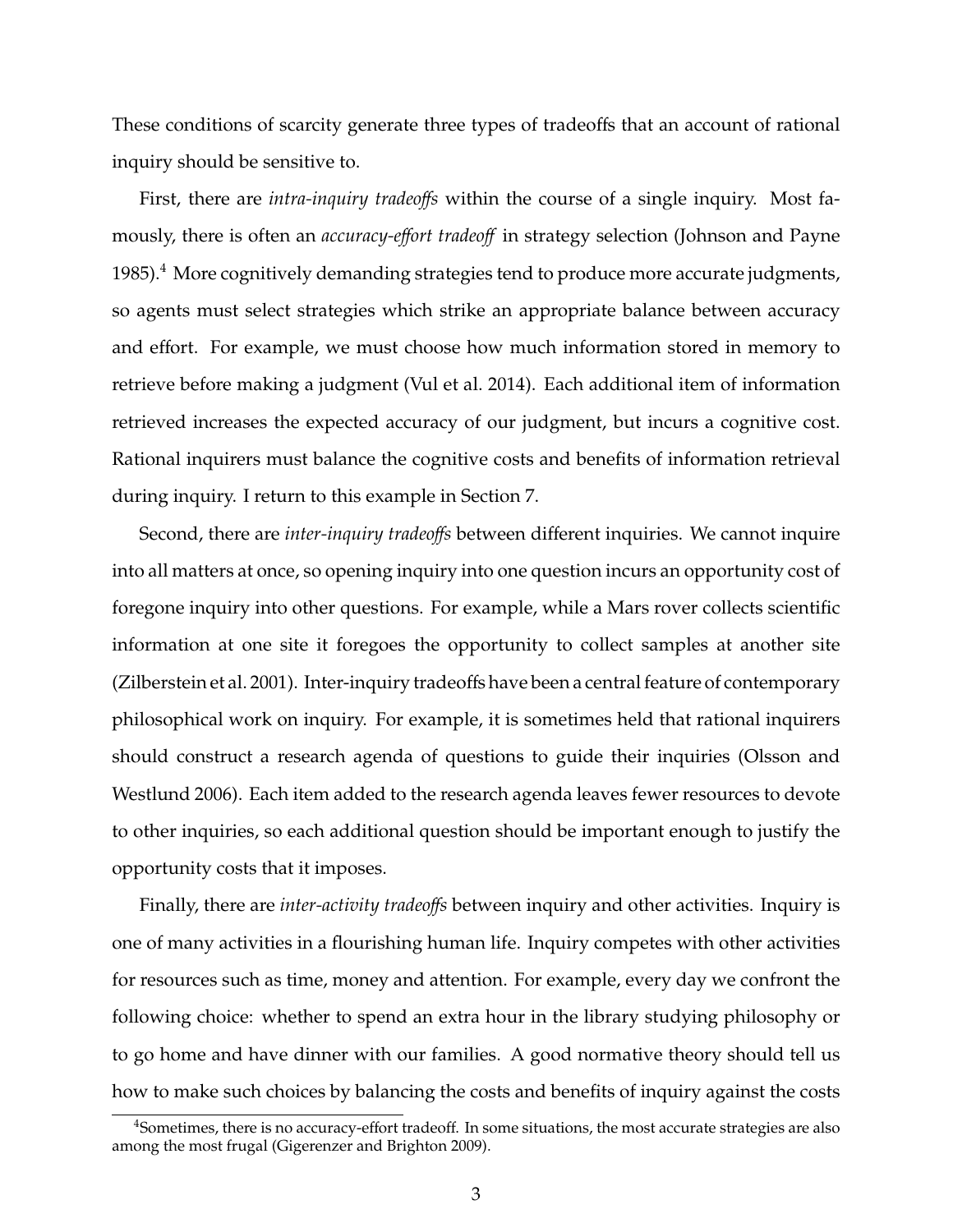and benefits of competing activities.

Summing up, an account of rational inquiry for bounded agents should be tradeoffsensitive, saying how tradeoffs should be made within a single inquiry, amongst several inquiries, and between inquiry and other activities.

#### **2.2 Stakes-sensitivity**

A second criterion of adequacy is *stakes-sensitivity*. A good theory should say how the stakes of inquiry bear on its rationality. For example, other things equal we should reserve the most frugal heuristic strategies for unimportant matters and use effortful non-heuristic strategies to make important judgments. And even once a strategy is selected, cognitive resources should be rationed according to the importance of the problem at hand. For example, we should retrieve more information from memory (Vul et al. 2014) and be more willing to gather new evidence from our environment (Stigler 1961) to solve the most important cognitive challenges.

To see the need for a stakes-sensitive theory, consider the psychology of poverty (Morton 2017). Poverty significantly impairs agents' performance on tasks measuring reasoning (Deck and Jahedi 2015; Mani et al. 2013), attention (Shah et al. 2012), memory (Evans and Schamberg 2009) and executive control (Mani et al. 2013; Vohs 2013). These impairments can be quite severe, equivalent to a full night spent without sleep (Linde and Bergström 1992; Mani et al. 2013). These cognitive impairments perpetuate poverty traps by contributing to behaviors such as overborrowing (Shah et al. 2012), undersaving (Bernheim et al. 2015), and noncompliance with medical instructions (Kaplan et al. 2004). Do these findings show that poverty breeds irrational inquiry? That seems an uncharitably mean-spirited conclusion to draw, but how can it be avoided?

To see what is going on here, suppose I ask you to imagine that your car has broken down and requires a \$1,500 repair. Then I assign you a reasoning task. If you are financially well-off, your performance on the reasoning task will be unimpaired (Mani et al. 2013). But if you struggle financially, the story of the broken-down car dominates your cognition.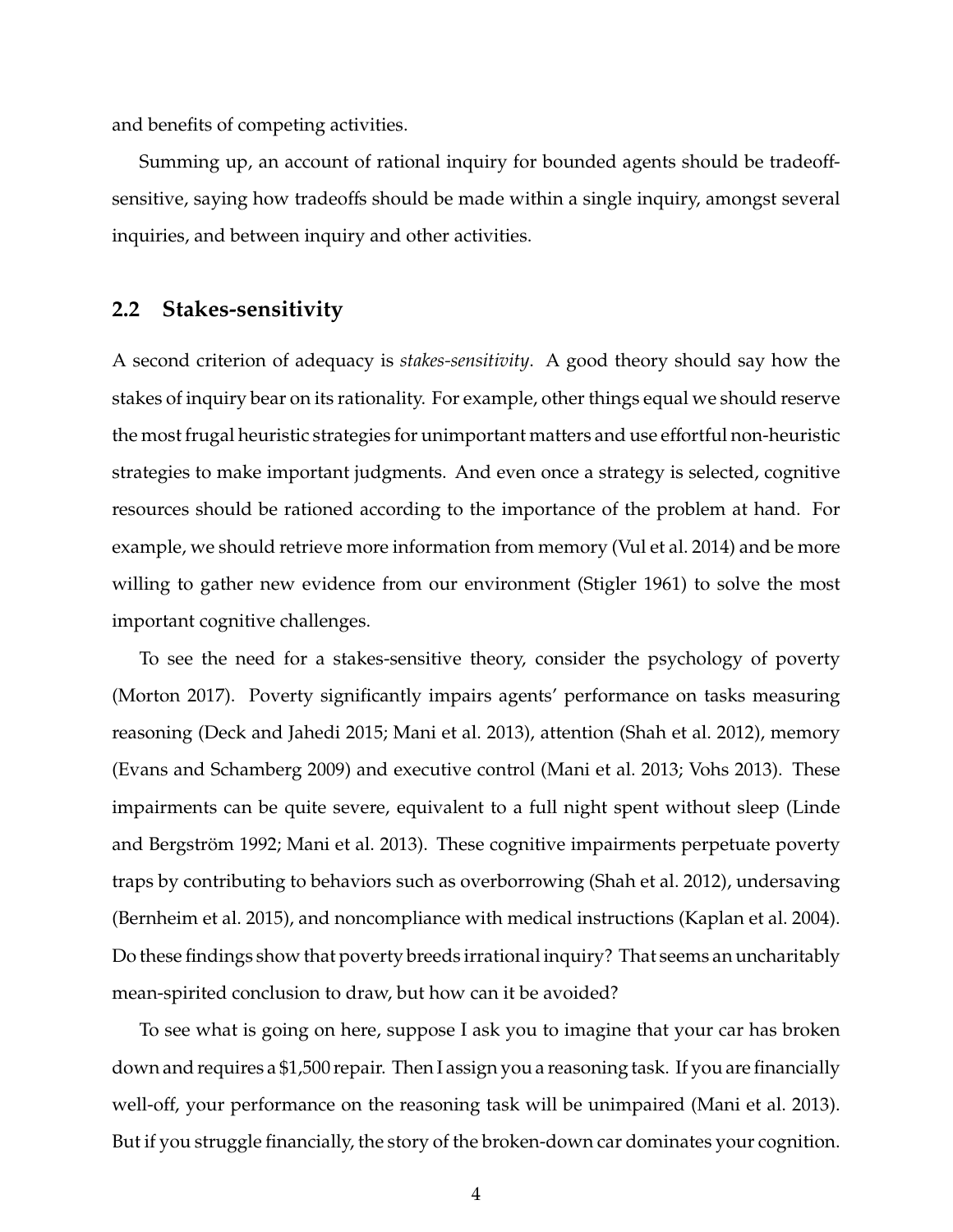How will you pay for the repair? If you cannot pay, will you lose your job? Your home? Your ability to reason, attend, remember and control cognition in matters unrelated to the car will be substantially impaired because you are busy thinking about the broken-down car. But that is not irrational. You are correctly focusing on what matters most: the broken-down car.

Now we can see exactly how poverty impairs cognition.<sup>5</sup> Poverty creates a number of immediately pressing cognitive challenges, and agents respond by rationally reallocating the bulk of their cognitive resources towards these high-stakes challenges while neglecting the rest. Here is how a leading study puts the point.

The human cognitive system has limited capacity. Preoccupations with pressing budgetary concerns leave fewer cognitive resources available to guide choice and action. Just as an air traffic controller focusing on a potential collision course is prone to neglect other planes in the air, the poor, when attending to monetary concerns, lose their capacity to give other problems full consideration. (Mani et al. 2013, p. 976).

The rational response to poverty is not a stakes-neutral allocation of cognitive resources, split equally between monetary concerns such as overdue electric bills and more trivial concerns such as making weekend plans. The rational response to poverty is a stakessensitive allocation of cognitive resources according to the importance of the cognitive challenges that agents face.

The stakes of cognition do not only matter to the poorest of us. All agents face cognitive challenges of varying importance. And all of us, if we are rational, allocate cognitive resources in a stakes-sensitive way, devoting the bulk of our resources to the most important cognitive problems. A good account of rational inquiry should say why this is so.

 $5$ There is another way in which poverty impairs cognition, namely by decreasing the stock of available cognitive resources through challenges such as sleep deprivation (Patel et al. 2010), stress (Cohen et al. 2006), and malnutrition (Gailliot et al. 2007) and increasing the total number of cognitive problems to be solved (Mani et al. 2013).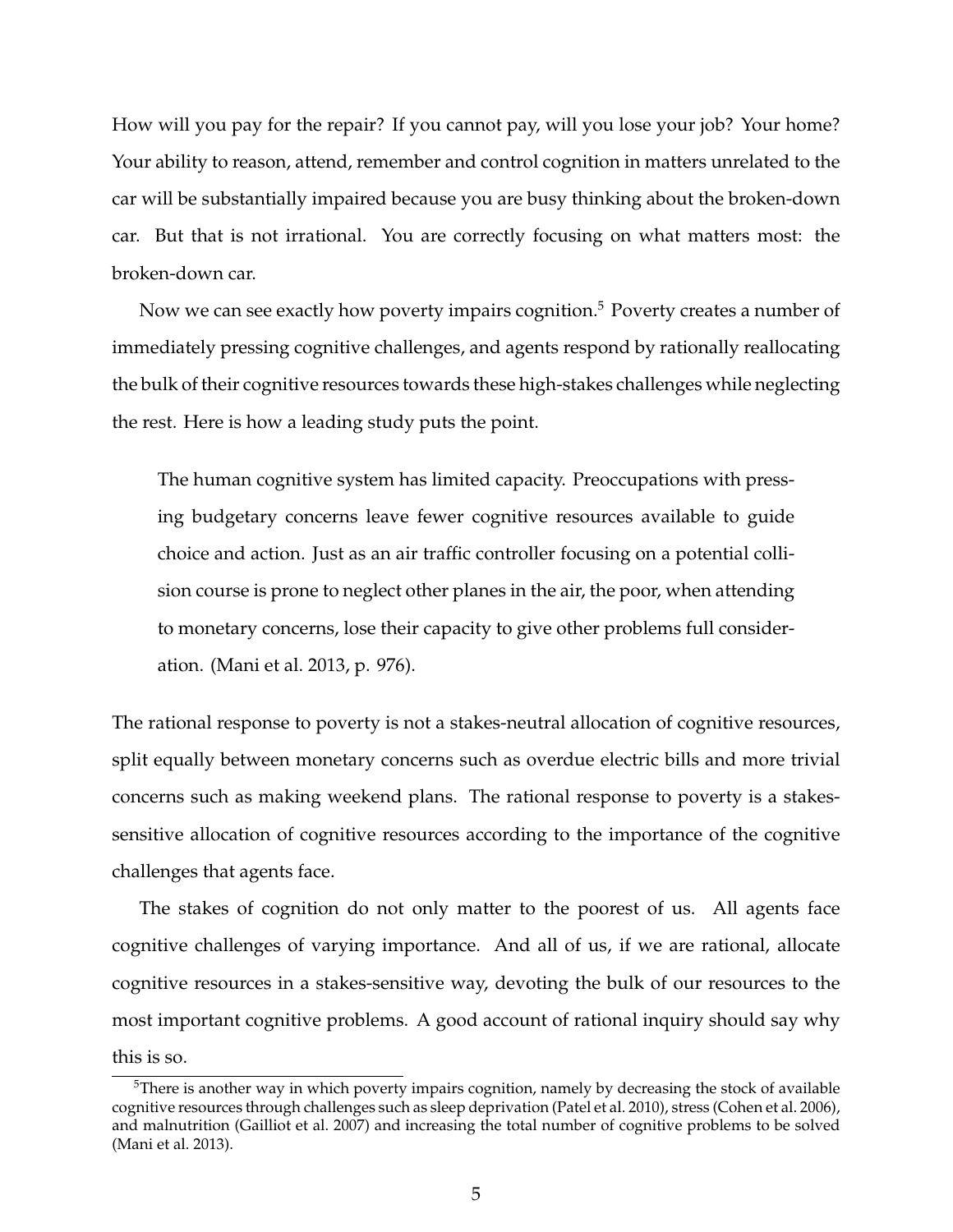#### **2.3 Explaining the irrationality of stereotyping**

To meet the demands of a busy cognitive life, rational agents often make use of heuristics, cognitive strategies with low informational demands or with frugal rules for processing informational inputs (Gigerenzer and Gaissmaier 2011). For example, you might judge that one city is larger than another when you recall that the first, but not the second, has an intercity train line (Gigerenzer and Goldstein 1996), or judge that one tennis player will win a match because you have never heard of her opponent (Serwe and Frings 2006). Retrieving and processing information from memory is a costly activity, and in unimportant tasks or when time is of the essence, we often do well to make judgments based on small samples of information (Icard 2018; Vul et al. 2014). The resulting judgments are reliable enough to meet task demands without imposing undue cognitive costs.

Here is an uncomfortable fact. Stereotypes bear a striking similarity to rational heuristics. On some views, stereotyping just is a cognitive heuristic (Bodenhausen 1990). Suppose that a busy executive meets a woman in an office building and judges that she is a secretary, because most women in the building are secretaries. The executive uses a subset of available information, namely the woman's gender presentation, and processes that information according to a simple inference rule by which female-presenting individuals in the office building are judged to be secretaries. Consistent with the heuristic interpretation of stereotyping, agents rely increasingly on stereotypes under conditions of low motivation (Neuberg and Fiske 1987), high task complexity (Bodenhausen and Lichtenstein 1987) and high cognitive load (Gilbert and Hixton 1991), exactly the conditions that rationally drive us towards heuristic processing. We need to explain why many instances of stereotyping, such as the executive's inference, are impermissible, while similarly frugal and reliable inferences about cities and tennis matches are rationally permissible.

Here it is important but insufficient to criticize the beliefs or acceptances that result from stereotyping, for example on the grounds that they exhibit some evidential defect (Gardinier 2018). That is because rational belief is one matter, and rational inquiry an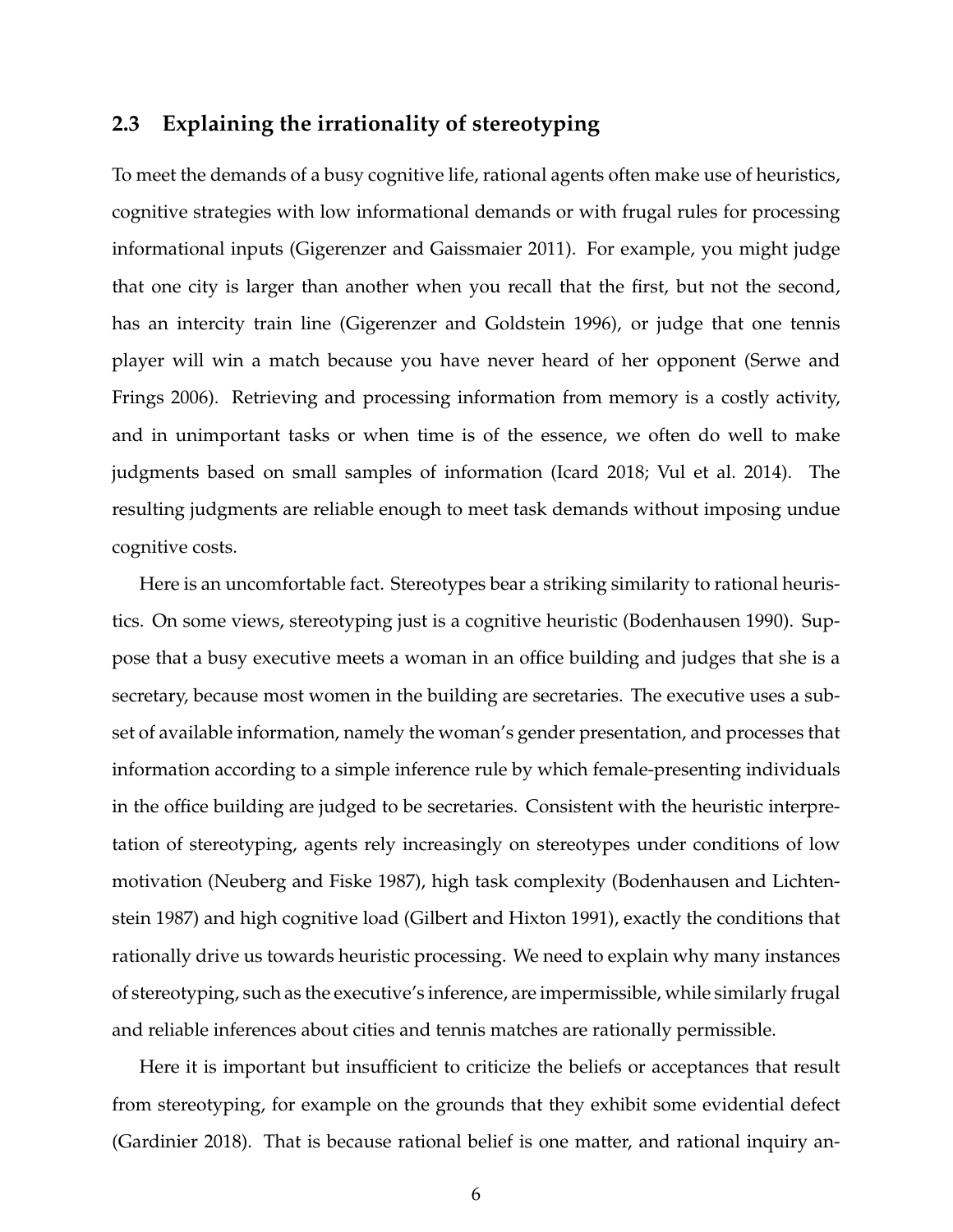other.<sup>6</sup> Even if it is held that rational beliefs must be evidentially supported, we should not hold that rational inquiry requires examining all or even most relevant evidence held in memory, perception, or the agent's environment. As we have seen, rational inquirers often neglect most of the available evidence in order to balance the importance of accuracy and effort in cognition. A good account of rational inquiry needs to explain why rational inquirers can permissibly run a sizable risk of forming evidentially unsupported beliefs about cities and tennis players, but not about secretaries.

We have our marching orders. A good account of rational inquiry should be tradeoffand stakes-sensitive, and explain the irrationality of many cases of inquiry by stereotyping. The task remaining is to develop an account of rational inquiry which meets these criteria. In Sections 3-4, I consider and reject two families of accounts. Then in Sections 5-6, I develop a new account, and in Sections 7-8 I show how this account meets the minimal criteria.

#### **3 Extending theories of rational belief**

A natural first try is to extend traditional theories of rational belief into theories of boundedly rational inquiry.<sup>7</sup> In this section, I argue that the first try fails for two reasons.<sup>8</sup> First, because theories of rational belief were not always developed with inquiry in mind, it is often unclear what these views could be extended to say about inquiry. Second, because theories of rational belief were not designed to meet the minimal criteria, natural extensions of traditional theories will fail to satisfy the minimal criteria. This is no fault of existing theories of rational belief, because they were not intended as accounts of boundedly rational inquiry.

To see both problems in context, begin with a simple version of process reliabilism. On

<sup>&</sup>lt;sup>6</sup>I expand on this point in the discussion of level separation in Section 6.

<sup>&</sup>lt;sup>7</sup>Why not use existing theories of rational inquiry from the recent literature on zetetic epistemology? As yet, this literature has not produced a complete theory of rational inquiry. Elsewhere [removed], I argue that the RRCV is a promising candidate.

<sup>&</sup>lt;sup>8</sup>Nearly the same argument is made by Jane Friedman (2019; forthcoming a; forthcoming b).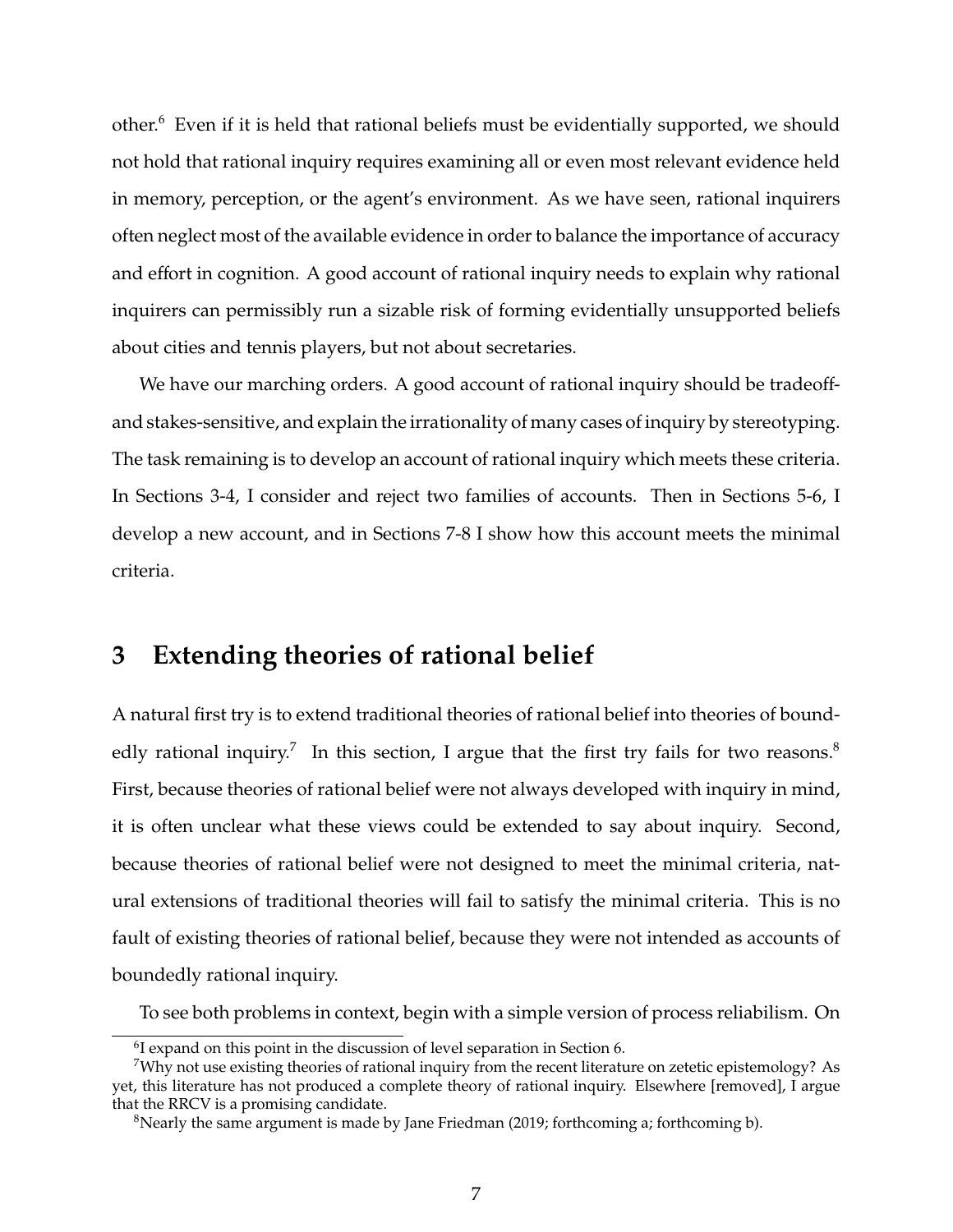this view, a belief is rational just in case it is the output of a sufficiently reliable process. The first problem is that it is unclear how to extend reliabilism to account for the rationality of processes which do not immediately output beliefs. Does reliabilism tell agents how to allocate cognitive resources among competing inquiries, for example inquiries into an overdue electric bill and a broken-down car? And what does reliabilism have to say about the questions of when and how agents should gather evidence? There are certainly proposals which come to mind, but none which bears an especially tight relationship to process reliabilism in its contents, motivations, or grounds.

The second problem is that when it is reasonably clear how to extend reliabilism, the extended theory does not meet the minimal criteria. For example, consider the selection of inference rules (Lieder and Griffiths 2017; Marewski and Schooler 2011). Suppose I am trying to figure out whether Jones is angry with me. I'd like to decide whether to infer heuristically or nonheursitically, and more specifically which inference rule to use. A natural reliabilist theory says that I may use any sufficiently reliable inference rule.

But this theory satisfies none of the minimal criteria. First, reliabilism is not stakessensitive. It says that I may reason in the same way if Jones is my partner or a total stranger. Second, reliabilism has little to say about inter-inquiry or inter-activity tradeoffs.<sup>9</sup> Reliabilism does not tell me how to balance my inquiry into Jones' mental state against my philosophical research or the need for a good night's sleep. Third, reliabilism does not explain the irrationality of stereotyping. A key datum in recent discussions of rational stereotyping is that stereotyping can be irrational even when equally reliable inference rules would be rational in other contexts (Basu 2019). But our extended reliabilist theory denies this.

Of course, we could help reliabilism to meet the minimal criteria by saying that rational inference rules should meet a context-sensitive reliability threshold and letting stakes, tradeoffs, and the importance of avoiding bias impact this threshold. But now it is the theory of threshold-setting and not reliabilism itself carrying the weight of the account.

 $^9$ In fact, tradeoff-insensitivity has recently been taken to be an advantage of the reliabilist view (Ahlstrom-Vij and Dunn 2014).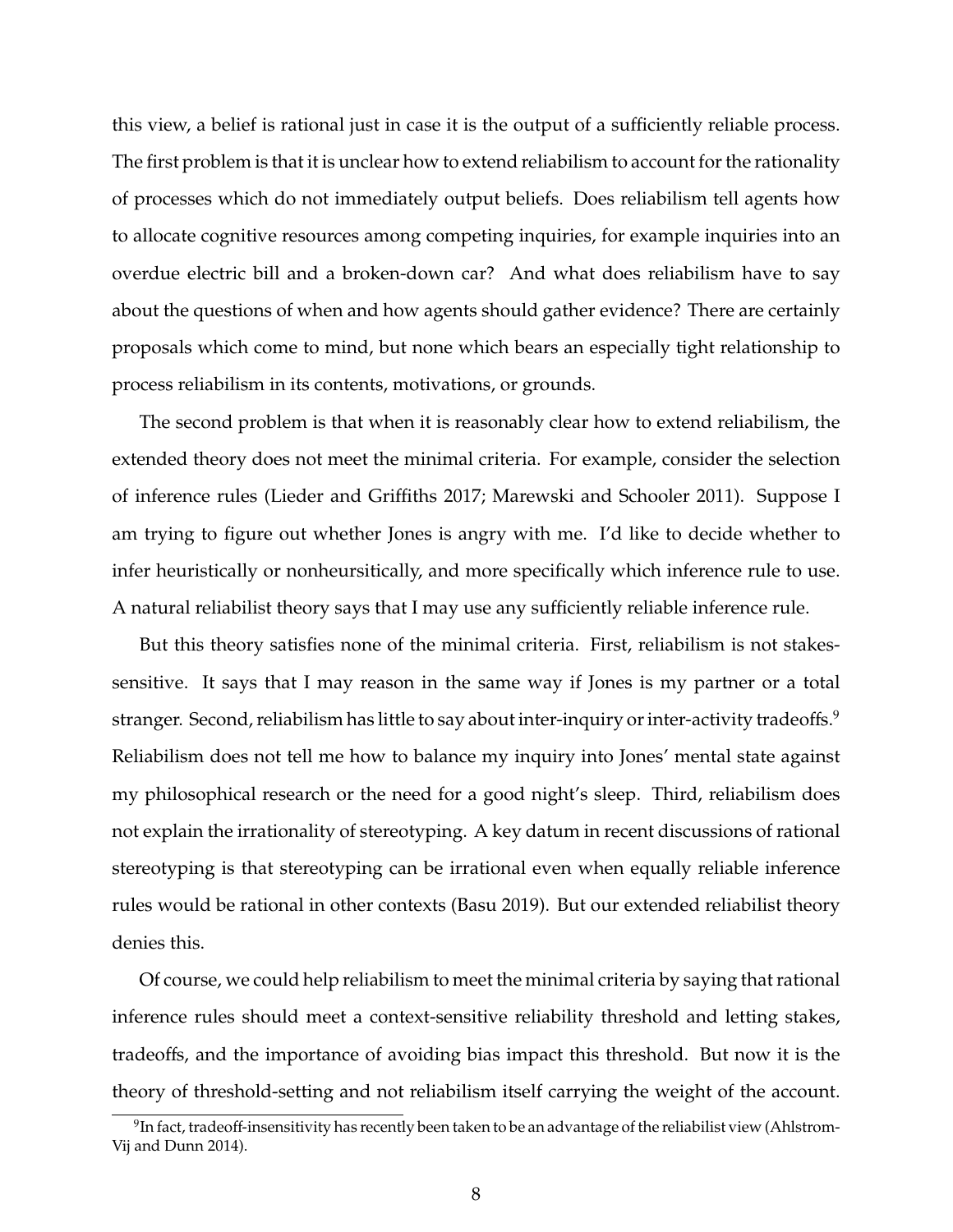And that theory will look a lot like the theories considered in the rest of this paper.

Similar remarks apply to other epistemological views such as evidentialism and coherentism.<sup>10</sup> It is not always clear how to extend these views to answer questions about rational inquiry. And when we try, the resulting extensions fail to meet the minimal criteria. The lesson is that boundedly rational inquiry is a new subject matter which deserves a new account.

#### **4 Existing theories of bounded rationality**

I am not the first philosopher to develop an account of bounded rationality. In this section, I review three existing accounts. The first two, I argue, may well be true, but neither provides a complete theory of boundedly rational inquiry. The third is false, but points the way towards the correct account.

One prominent account of bounded rationality is Christopher Cherniak's minimal rationality (Cherniak 1981, 1986). The minimal rationality program weakens standard rationality requires to accommodate agents' bounds. So for example, instead of the

**(Ideal General Rationality Condition)** If an agent has a particular beliefdesire set, he would undertake all actions which are apparently appropriate. (Cherniak 1981, p. 164).

minimally rational agents satisfy a weaker condition:

**(Minimal General Rationality Condition)** If an agent has a particular beliefdesire set, he would attempt some, but not necessarily all, of those actions which are apparently appropriate. (Cherniak 1981, p. 166).

This account may well be correct, but it is twice removed from our project.

 $10$ A cousin of coherentism has recently been defended as a theory of bounded rationality by Staffel (2020). This view deserves separate treatment; see [removed] and (Arkes et al. 2016).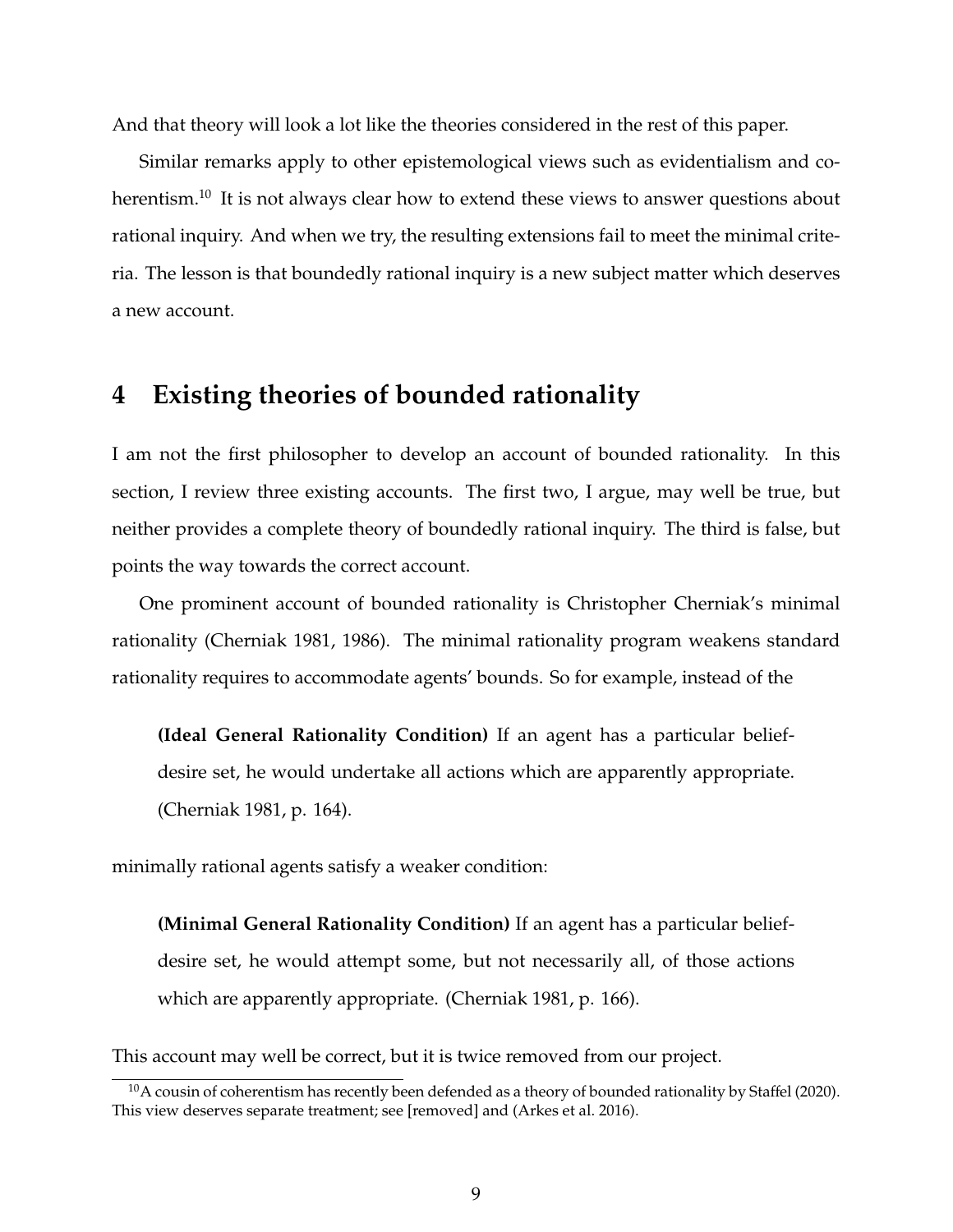The first removal is that minimal rationality conditions are requirements of substantive rationality. They say what rational agents will do, believe, intend and the like. We saw in the last section that requirements of substantive rationality cannot easily be extended into theories of procedural rationality, which say how agents should inquire. Philosophers studying minimal rationality have had illuminating things to say about processes of inquiry such as memory search, but these remarks are largely separable from the minimal rationality conditions, which are themselves not conditions on processes of inquiry.

The second removal draws on a distinction between two theoretical roles that an account of rationality can play (Bermúdez 2009). The first is to predict and explain agents' behavior. The second is to normatively assess behavior. Theories of minimal rationality have been primarily developed as predictive-explanatory theories.<sup>11</sup> They aim to specify the minimal conditions under which it makes sense to describe agents using intentional vocabulary. And these conditions can be quite permissive. Cognitive scientists are increasingly willing to attribute intentional states to lower animals and even perhaps to plants (Adams 2018).

The predictive-explanatory question of whether it makes sense to attribute intentional states to an agent is separable from the normative question of how her inquiries should be assessed. Being the bearer of intentional attitudes is a precondition for normative evaluability. But agents may be rational in the predictive-explanatory sense of bearing intentional attitudes while being irrational in the sense that some of those token attitudes warrant negative normative assessments. In this way, standard accounts of minimal rationality are twice removed from theories of boundedly rational inquiry. They ask when it makes sense to attribute intentional states to agents, rather than how we should normatively assess the inquiries of agents who have intentional states.

A second account of bounded rationality is due to Edward Stein (1996). Stein defends what he calls a naturalistic account of rationality on which rationality is determined by

 $11$  For example, Cherniak (1981, p. 161) begins with the following question: "In intensional explanations of behavior, we require rationality of the agent. How rational must a creature be to be an agent, that is, to qualify as having a cognitive system of beliefs, desires, and perceptions?" An exception to this predictive-explanatory interpretation of minimal rationality is Hoek (forthcoming).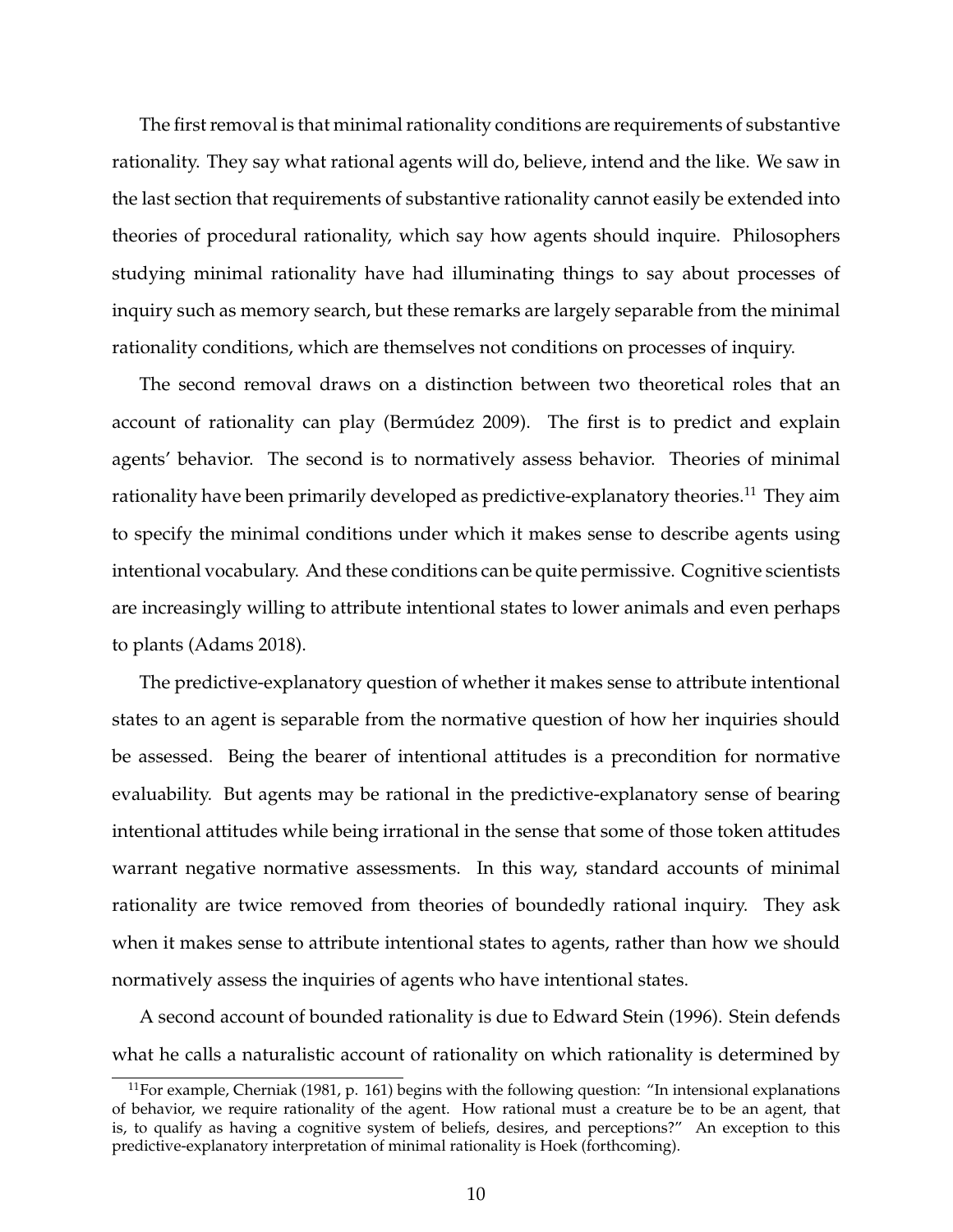reflective equilibrium on four types of inputs: first-order judgments about the nature of good reasoning; intuitions about abstract principles of reasoning; philosophical theories; and scientific theories and data. Stein uses this naturalistic account to show how empirical results can motivate scientifically driven revisions to philosophical theories about rationality, often vindicating the rationality of purported cognitive biases.

The point is well taken, and I will consider a specific instance of this vindicatory project in Section 7. But Stein's naturalistic account is, perhaps by design, not specific enough to pin down any particular theory of boundedly rational inquiry. Most normative theories including my own will claim to occupy the best reflective equilibrium between Stein's four inputs. As a result, we can take on board Stein's naturalistic account without halting our search for a more specific theory.

A third account of bounded rationality is due to Steven Stich. Stich sketches a pragmatic account, offering the following tentative statement of his account:

In evaluating systems of cognitive processes, the system to be preferred is the one that would be most likely to achieve those things that are intrinsically valued by the person whose interests are relevant to the purposes of the evaluation. In most cases, the relevant person will be the one who is or might be using the system. (Stich 1990, p. 131).

Pragmatic views are also popular in the scientific literature on bounded rationality.<sup>12</sup>

Stich's pragmatism is twice removed from my own project. First, it is offered as an account of how cognitive systems should be evaluated, whereas my goal is to evaluate token inquiry processes. Second, Stich's pragmatism is phrased at a high level which leaves open whether it is a claim about rationality, rightness, virtue, or another normative category. But what would happen if we repurposed Stich's view as an account of the rationality of token inquiry processes?

 $12$ For example, Peter Todd and coauthors maintain that: "The success of simple heuristics is defined with respect to pragmatic goals in a particular environmental context." (Todd et al. 2000, p. 378).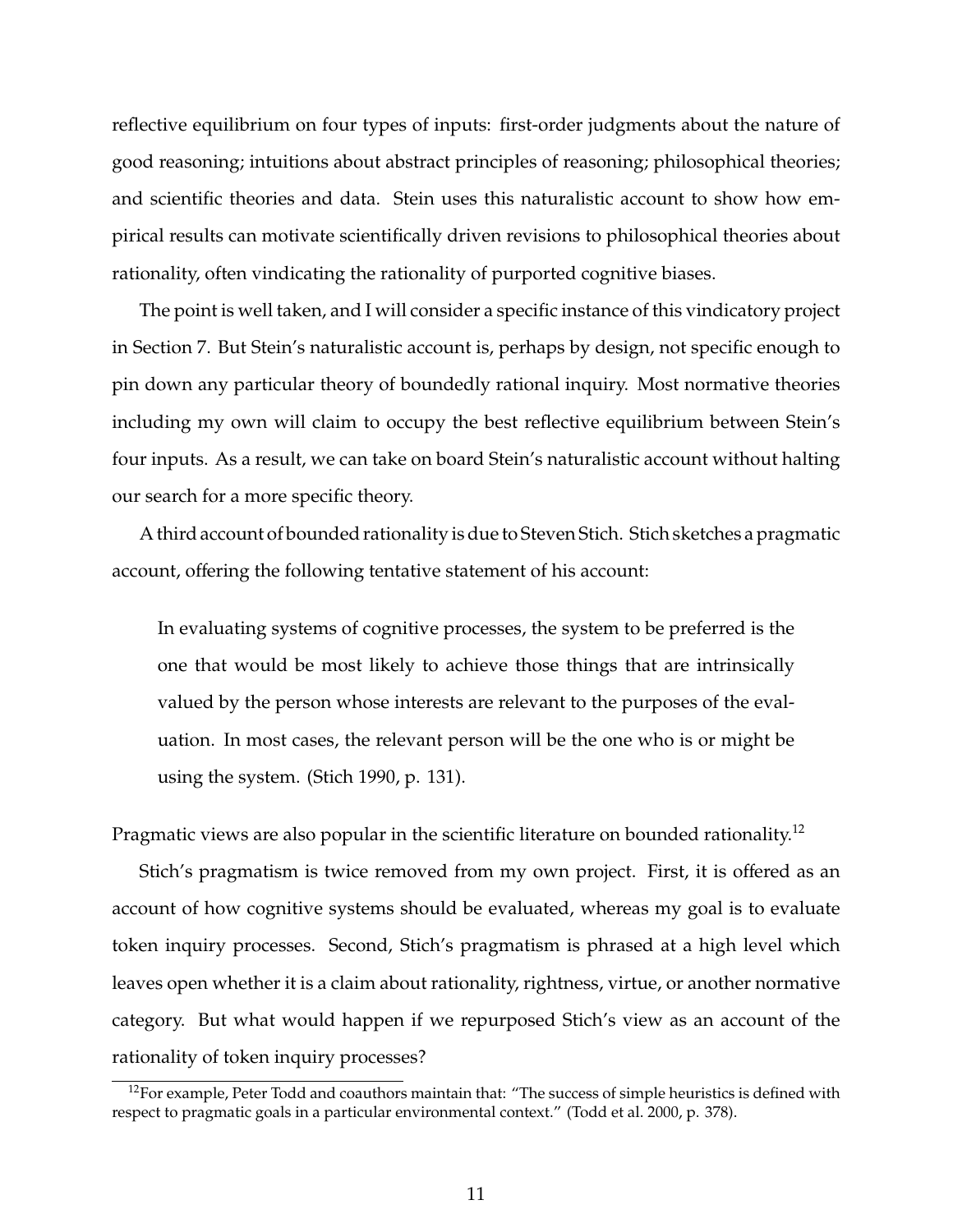On this pragmatist view, a process of inquiry is permissible just in case it is as conductive as any alternative to what the relevant agent intrinsically values. This repurposed pragmatist view does meet the minimal criteria. Pragmatism is tradeoff-sensitive, instructing agents to make tradeoffs within and between inquiries and other activities according to the relevant agent's intrinsic values. Pragmatism is stakes-sensitive, with the stakes read directly off from intrinsic values. And pragmatism says that stereotyping is irrational when the relevant agent places sufficiently high disvalue on bias and discrimination.

However, there are two worries about the way in which pragmatism meets the minimal criteria. First, a soft worry: pragmatism makes questions about rational cognition highly indeterminate. The intrinsic values of bounded agents are underdetermined, often radically so. This happens because it is not cognitively efficient to attach precise weights to valuable quantities such as family, health, career success, and environmental preservation. On many leading decision theories, indeterminacy in agents' values generates substantial indeterminacy in what it is rational for them to do (Troffaes 2007). Bounded agents will be substantially undecided about how to weigh our fundamental values, and this indeterminacy propagates downstream throughout many questions about rational inquiry. For a pragmatist, there may be no answer to whether I should stay in the library for an extra hour or go home to my family until I make up my mind about what I truly value.

Many philosophers will be comfortable admitting some indeterminacy in rational evaluation, but pragmatism faces a tougher worry. As Stich recognizes, pragmatism relativizes the normative status of inquiries to the values that agents hold. Consider first what happens if the person whose interests are relevant is always the agent acting, as in traditional pragmatist theories. This theory says the wrong thing about the rationality of stereotyping. It says that stereotyping is irrational only if the actor cares about avoiding bias. A midcentury executive who is mostly unconcerned with the welfare of women would be rationally required to stereotype them in order to advance his interests and avoid excessive cognitive labor. Likewise, this pragmatist theory answers questions about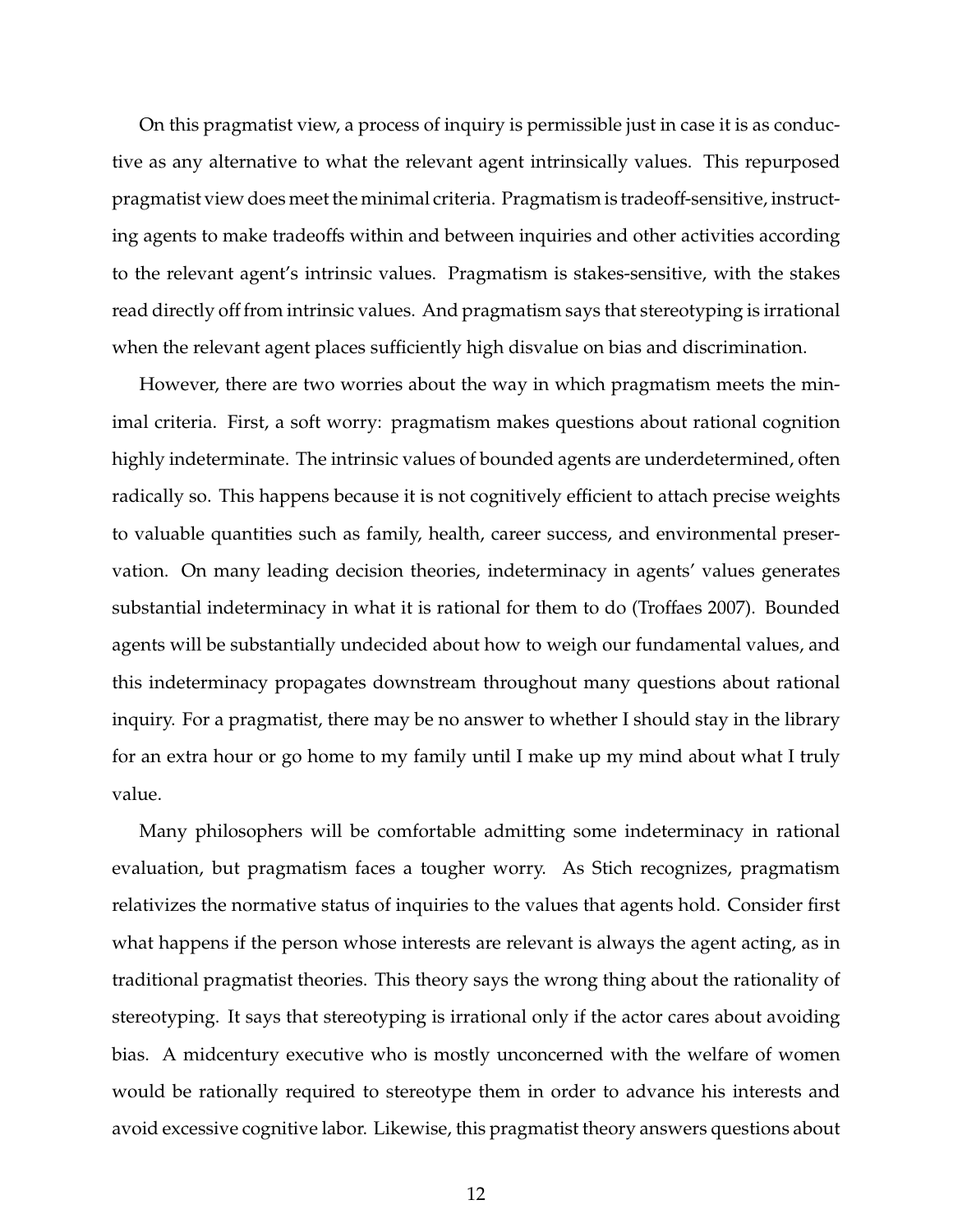stakes and tradeoffs by exempting an actor's intrinsic values from rational criticism. If I genuinely value a life of debauchery, then I cannot be criticized for the damage that I do to my own well-being or the well-being of others except on the grounds that I have been insufficiently debaucherous.

Pragmatists have two routes of reply here. One strategy is to hold that pragmatism captures a minimal Humean or instrumentalist notion of rationality on which intrinsic values are not open to rational evaluation. If the pragmatist is willing to accept that there is another sense of rationality which is non-Humean, or that questions about what we ought to do are non-Humean, then she is invited to read my account in that way.<sup>13</sup> Otherwise, I am happy to conditionalize my view on the success of anti-Humean arguments (Korsgaard 1997; Lavin 2004).

A second strategy is to shift the relevant agent whose interests matter rationally. Stich allows that the agent whose interests matter to normative evaluations may not always be the actor. So for example, Stich could hold that stereotyping is irrational because it threatens the interests of stereotyped individuals. But such a theory, if the details could be filled out, would take us well beyond traditional versions of pragmatism and towards competing theories. This is particularly true if Stich allows, as I think he should, that the interests of multiple agents may matter to a given normative evaluation. Alternatively, it might be that Stich's project here is to capture a type of assessor-relativism on which the relevant interests are the interests of the agent making a normative judgment.<sup>14</sup> If so, this is another point at which I am comfortable parting ways.

In this section we met three philosophical accounts of bounded rationality. The first two may well be true, but do not provide complete theories of bounded rationality. The third is promising but has two undesirable features: relativism and indeterminacy. Can we construct an account of boundedly rational inquiry which removes these features, while preserving the key insights of a pragmatist account? I take up this project in the

<sup>&</sup>lt;sup>13</sup>This strategy may be in tension with some of the claims made in Section 5, but need not be incompatible with the core of the account in Section 6.

<sup>14</sup>For suggestive remarks see (Stich 1990, pp. 134-45).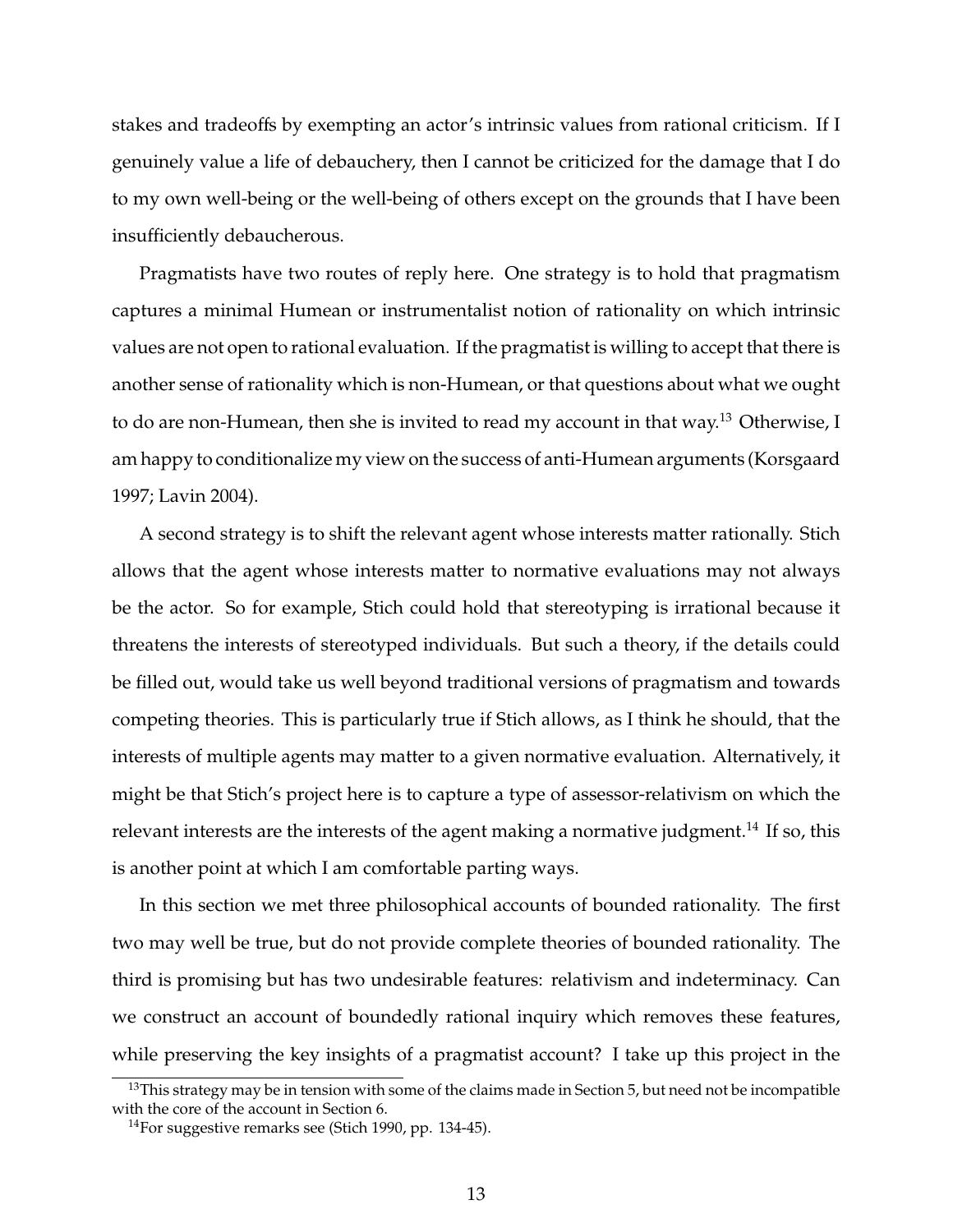next two sections.

## **5 Reason-responsiveness**

A good theory of rationality should tell us how rationality relates to reasons. To get these issues into focus, it will help to modify one of our initial examples.

Imagine that you are living paycheck-to-paycheck. You come home late from work intending to sort through the monthly bills and figure out how to pay off as many bills as you can. You hear a noise outside and rush out to discover that someone has backed into your car and driven off. Now the car will not start. You don't know how you will fix the car or what you will do for transportation in the meantime.

You do not have enough time or mental energy to think effectively about how to pay your bills and also how to fix your car. You need to choose which problem to focus on tonight. If you are rational, will you allocate your attention to the car or to the bills? Plausibly, you are rationally required to think about the car and not the bills. A natural explanation for this requirement is that you have more reason to think about the car than to think about the electric bills. Rationality requires you to do what you have most reason to do.

But doing what you have most reason to do is not sufficient for inquiring rationally. Suppose that you focus your reasoning on the car. But you do not do this because you are concerned about getting to work or fixing the car. You do this because you are convinced that thinking about the car will please the ghost of your father, who always loved cars. Plausibly, your inquiry is not rational. A natural explanation for this fact is that inquiring rationally requires not only doing what you have most reason to do, but also acting in response to the reasons which make your action rational. If you had focused on the car in response to the need to secure transportation, that inquiry would have been rational. But it is not rational to focus on the car to appease a paternal ghost.

These thoughts are often taken to motivate a reason-responsiveness conception of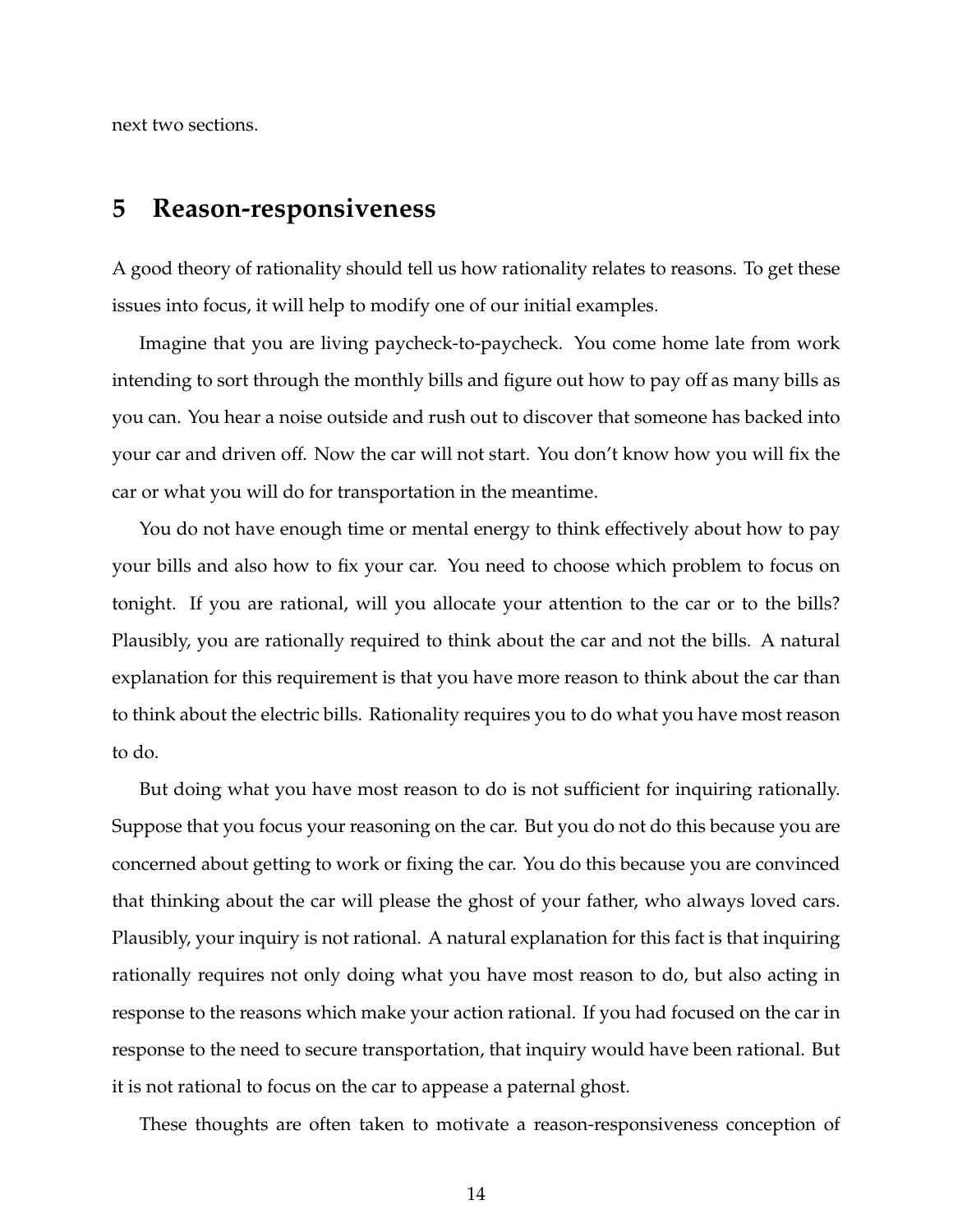rationality on which rationality requires responding correctly to reasons. More precisely:

**(Rationality as Reason-Responsiveness)** For all agents *S*, times *t* and acts *X*, *S*'s *X*-ing at *t* is rational if and only if in *X*-ing at *t*, *S* responds correctly to the normative reasons that she possesses at *t*.

When thinking about bounded agents, it is important to be generous in our interpretation of the responsiveness relation. Responding to the need for transportation does not require explicitly considering the question of how you will get to work tomorrow and making the conscious inference that you should think about how to fix your car. Leading accounts of the responsiveness relation hold that agents respond to reasons when those reasons play an appropriate causal role in producing action (Arpaly and Schroeder 2015) or produce action through a mediating competence to respond to reasons (Lord 2018). These notions of reason-responsiveness allow bounded agents to respond to reasons without imposing undue cognitive burdens that bounded agents cannot efficiently meet.

The reason-responsiveness conception of rationality has two important consequences. First, *rationality is deontic:* what we are rationally required to do and what we ought to do are the same thing (Lord 2017). That is:

**(Rationality is Deontic)** For all agents *S*, times *t* and acts *X*, *S* is rationally required at *t* to *X* just in case *S* ought, at *t*, to *X*.

Roughly put, the claim that rationality is deontic follows from a reason-responsiveness view because what *S* ought to do and what she is rationally required to do are determined in the same way: by the balance of possessed normative reasons.<sup>15</sup>

The claim that rationality is deontic allows us to explain why epistemologists often pass between claims about what agents ought to do and what they are rationally required to do. On a reason-responsiveness view this passage is not a conceptual mistake, because rational requirements and oughts are coextensive. At the same time, the reasonresponsiveness view explains why rationality and rightness remain importantly separate

 $15$ For a full argument see Kiesewetter (2017) and Lord (2018).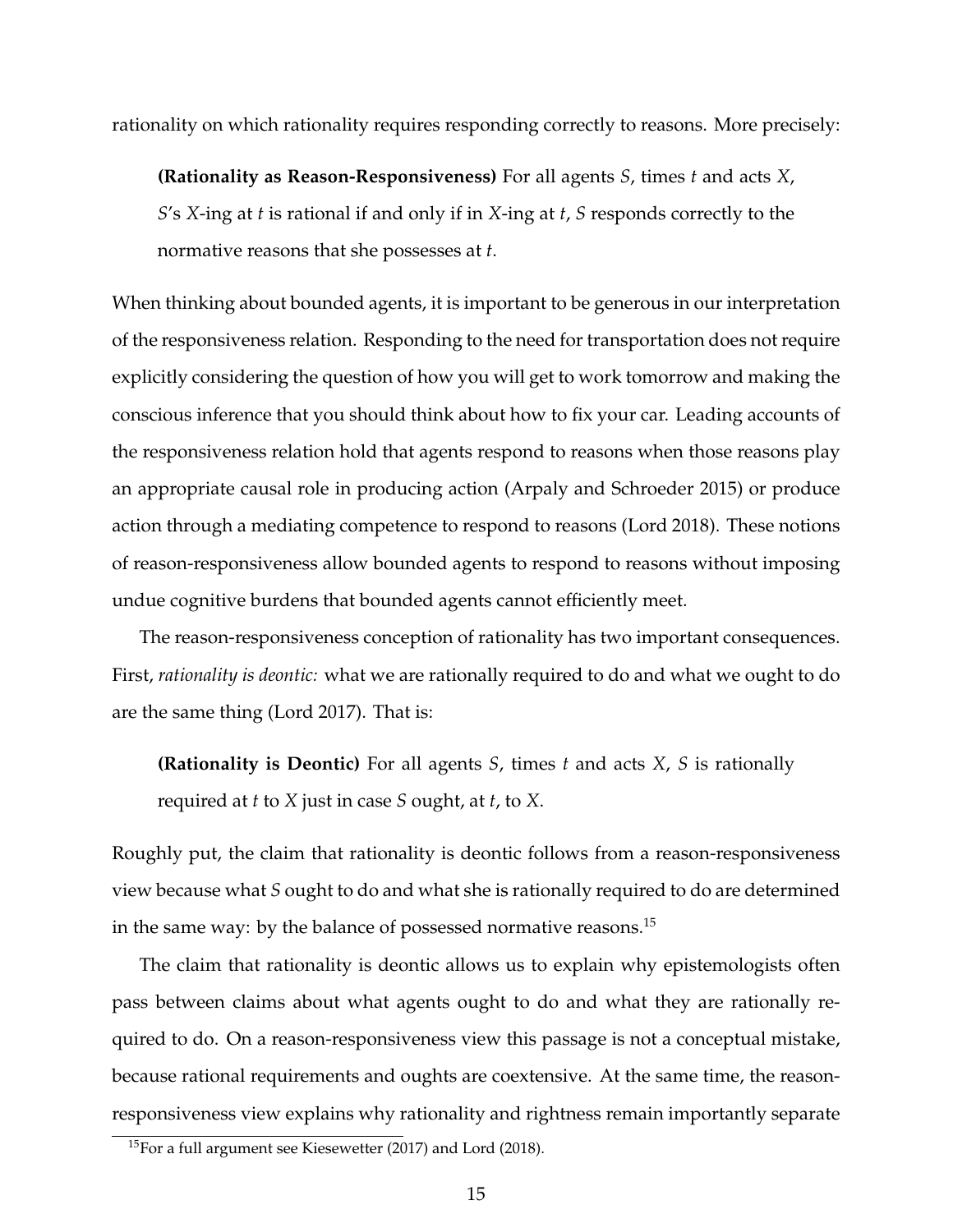normative categories. From an ex ante perspective, oughts and rationality coincide: we are rationally required to token all and only those acts we ought to token. But from an ex post perspective, rationality is a strictly more demanding status. For *S*'s token act of *X*-ing to be rational requires not only that *S* ought to have *X*'ed, but also that *S X*'ed in response to the reasons she possessed for *X*-ing.

A second consequence of the reason-responsiveness conception is that *rationality is all-things-considered*. <sup>16</sup> By this, I mean that all types of normative reasons and not just a privileged subclass of prudential or epistemic reasons bear on the rationality of agents' actions. This consequence is important, because it allows us to see why theories such as reliabilism and pragmatism are not suitable accounts of rational inquiry for bounded agents. Reliabilism privileges a class of truth-directed intellectual reasons, whereas pragmatism privileges pragmatic reasons for agents to promote their own goals. While there may be some contexts in which these are the only reasons at issue, inquiry is not such a context. The minimal criteria stress that rational inquirers are concerned not only for truth or prudential gain, but also to balance a wide array of stakes and tradeoffs in order to promote values such as welfare and nondiscrimination for themselves and others. The reason-responsiveness position is better-placed to incorporate the diverse range of reasons bearing on rational inquiry because it takes an all-things-considered stance from which all types of normative reasons are relevant.

These consequences of the reason-responsiveness conception can also be independently motivated. Consider *Kolodny's challenge*: why be rational (Kolodny 2005)? The reason-responsiveness view answers Kolodny's challenge in the natural way: in acting rationally we do what we ought to do and also what we have most reason to do. But on many views which deny that rationality is deontic or all-things-considered, there can be acts *X* and *X'* such that I have more reason to *X* or ought to *X*, but am nonetheless rationally required to X'. Then Kolodny's challenge sharpens to the following: why be rational,

 $16$ It is an important question whether there is also a separate notion of epistemically rational inquiry, and whether this notion deserves special privilege in theorizing. In [removed] I answer 'yes' to the first question, and 'no' to the second.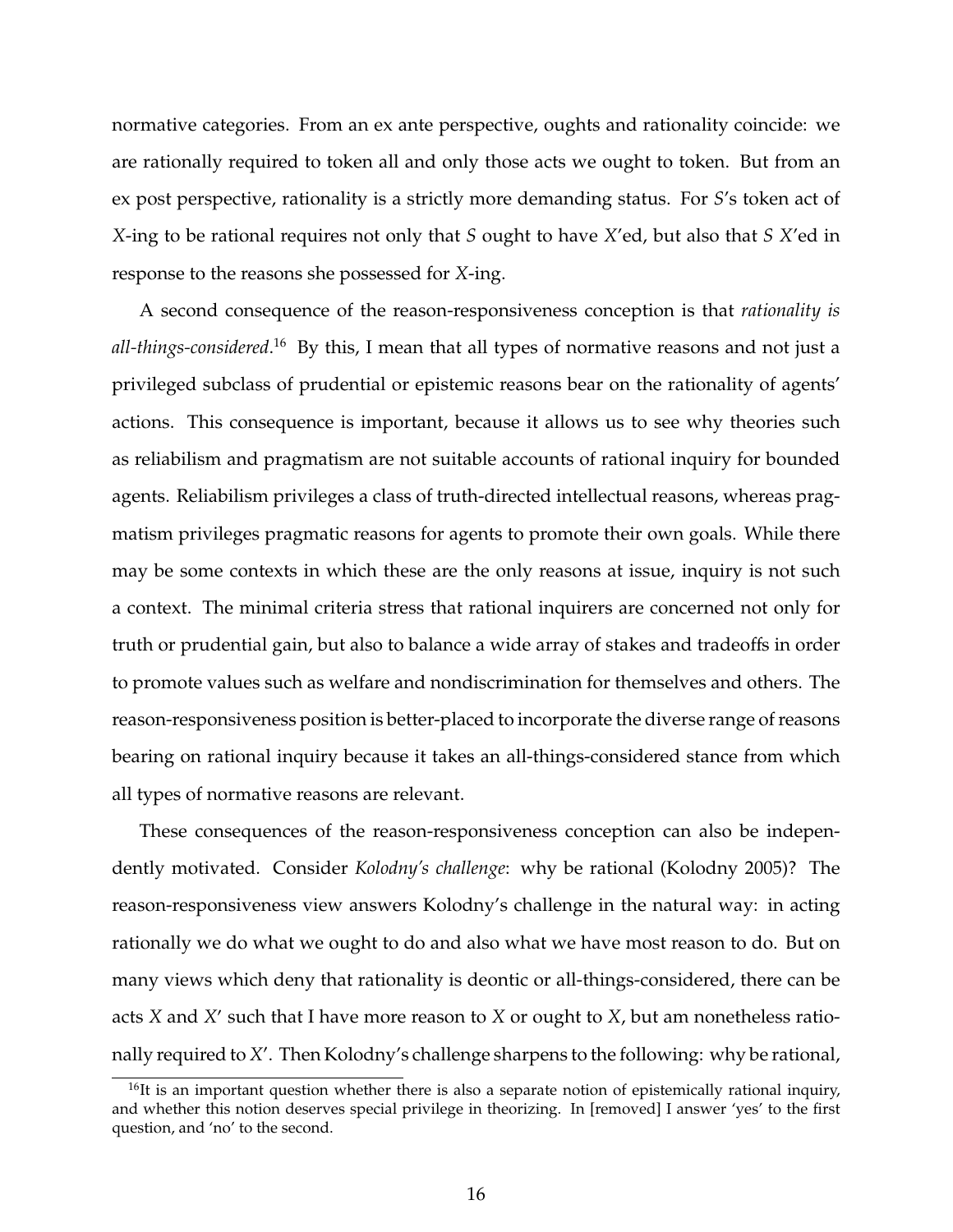instead of doing what I ought or have most reason to do? These questions are difficult to answer in a way that preserves the authority of rationality, and the reason-responsiveness conception allows us to avoid them.

In this section, we have developed and motivated a reason-responsiveness conception of rationality along with two of its consequences: the claims that rationality is deontic and all-things-considered. This takes us halfway towards an account of rational inquiry. To go further, we will need to say something specific about the reasons that bounded agents face.

#### **6 Reasons for inquiry**

In the last section, we developed a reason-responsiveness view of rational inquiry. It follows from this view that agents are rationally required to inquire in the ways that they ought and have most reason to inquire. To go further, we will have to adopt some specific views about normative reasons for inquiry.

Many views are possible here. In this section, I develop a reason-responsiveness consequentialist view (RRCV) which extends the reason-responsiveness account in consequentialist fashion. In developing the RRCV I will assume a background consequentialist view and ask how that view could be developed to account for boundedly rational inquiry. This background view will need to be motivated in traditional ways (Parfit 1984; Portmore 2011). In this section, I show how the RRCV could be developed and in the next two sections, I show how the RRCV meets the minimal criteria. It would be an interesting project to repeat the analysis in these last three sections using an alternative view.

Like any consequentialist view, the RRCV will have to hold that agents have most reason to do what is best.<sup>17</sup> That is:

**(Reason-Evaluative Bridge)** For all agents *S*, times *t* and acts *X*, *S* has most

<sup>&</sup>lt;sup>17</sup>That is, unless we adopt a satisficing consequentialist view (Slote 1984). However, this view is not forced on us by considerations of bounded rationality (Pettit 1984) and faces challenges (Bradley 2006; Byron 1998; Mulgan 2001).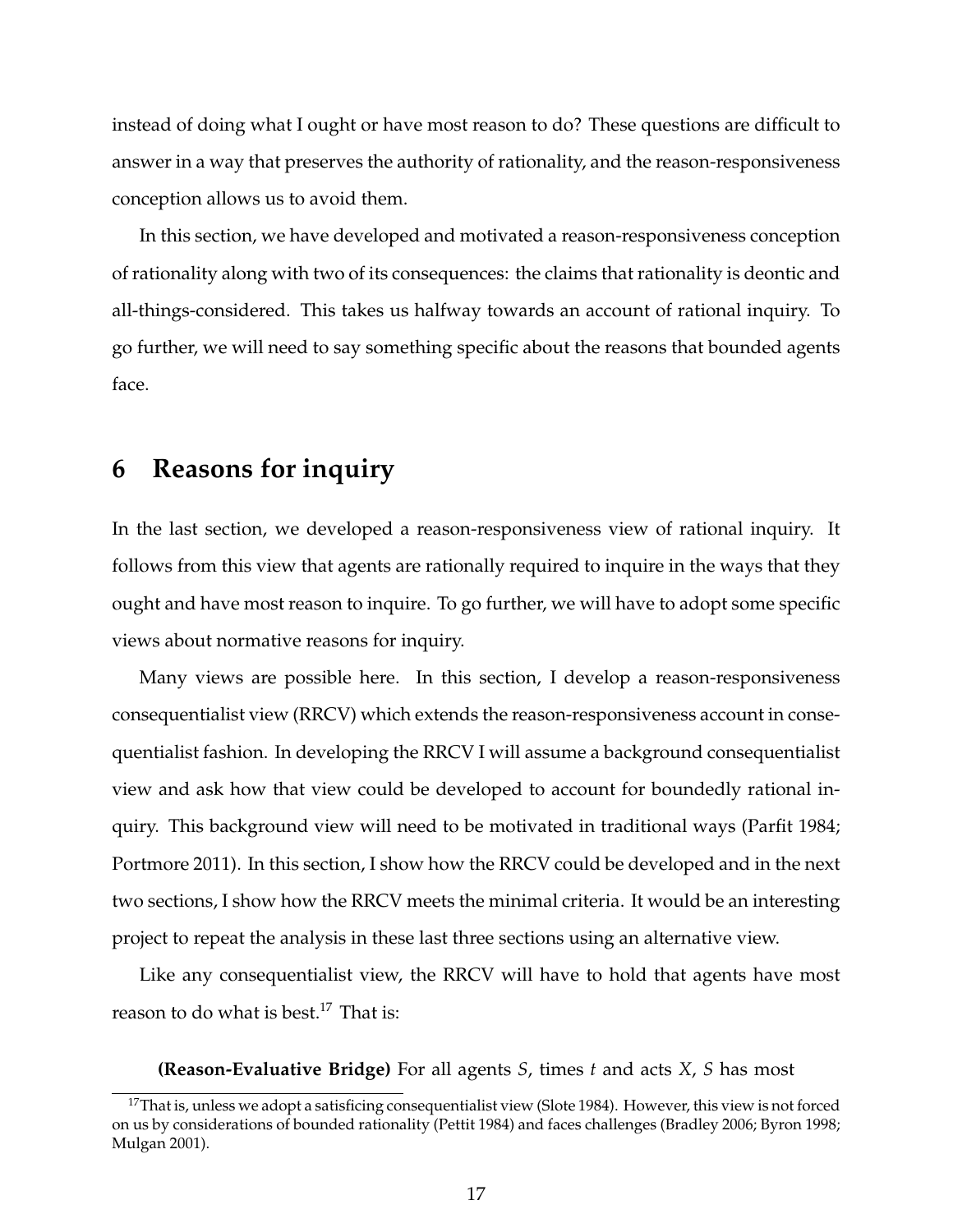reason at *t* to *X* just in case no alternative to *X* at *t* for *S* is better than *X*. 18

From this principle, we can derive a traditional consequentialist deontic theory using the claim that agents ought to do what they have most reason to do.

**(Ought-Reason Bridge)** For all agents *S*, times *t* and acts *X*, *S* ought, at *t*, to *X* just in case *S* has most reason at *t* to *X*.

Combining these principles, we recover the first part of a traditional consequentialist deontic theory:

**(Ought-Evaluative Bridge)** For all agents *S*, times *t* and acts *X*, *S* ought, at *t*, to *X* just in case *S*'s *X*-ing at *t* is best.

Here the phrase '*S*'s *X*-ing at *t* is best' is introduced as shorthand for the claim that there is no alternative to *X* at *t* for *S* which is better than *X*.

Because Rationality is Deontic, we can restate the Ought-Evaluative Bridge as a claim about rational requirements:

**(Rationality-Evaluative Bridge)** For all agents *S*, times *t* and acts *X*, *S* is ratio-

nally required at *t* to *X* just in case *S*'s *X*-ing at *t* is best.

The Rationality-Evaluative Bridge can be viewed as part of a global consequentialist approach to rational inquiry, insofar as it generalizes the traditional consequentialist view of right action to cover rational requirements on inquiry.<sup>19</sup>

But the Rationality-Evaluative Bridge is not yet a full consequentialist theory. Nonconsequentialists can accept that we ought to inquire in the ways that are best (Sylvan 2020). They need only hold that what is best is sometimes to honor or promote, rather

<sup>&</sup>lt;sup>18</sup>Readers who admit phenomena such as parity or incomparability of value may want to weaken the Reason-Evaluative Bridge. These readers are invited to make their preferred weakening and push through to generate a corresponding weakening of the Rationality-Evaluative Bridge.

<sup>&</sup>lt;sup>19</sup>On global consequentialism see Driver (2012), Kagan (2000), Parfit (1984) and Pettit and Smith (2000).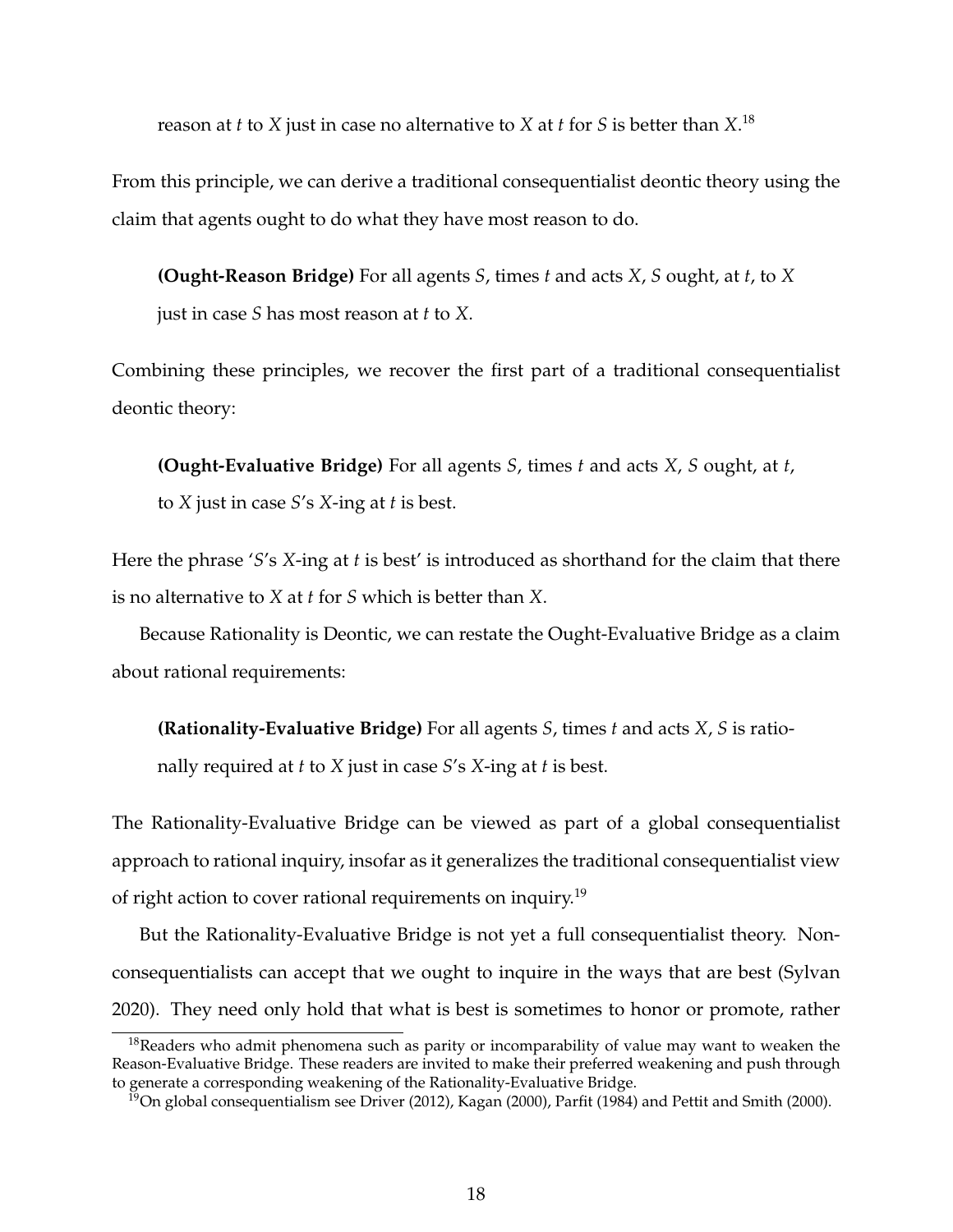than instantiate value.<sup>20</sup> For example, a Kantian might hold that it is irrational to make inferences based on racial stereotypes because in doing so we dishonor the truth as well as the targets of our stereotypes. By contrast, a consequentialist might hold that it is irrational to make inferences based on stereotypes because in doing so we promote false belief and harm others. Here the debate between consequentialists and their nonconsequentialist opponents concerns the question of whether all normative reasons are reasons to promote value. The RRCV supplements the Rationality-Evaluative Bridge with the claim that all reasons are reasons to promote value.

**(Promotion)** All normative reasons are reasons to promote value.

Together with the Rationality-Evaluative Bridge, this implies that rational inquiry involves taking the inquiries which best promote value, or refraining from inquiry altogether if some competing activity better promotes value.

One way to see the attraction of the RRCV to is consider how the view improves on pragmatism. Consequentialists think that the pragmatist has put the cart before the horse.<sup>21</sup> Pragmatism takes an agent's values as settled, beginning with the question of how agents should act given their values and answering that agents should act to promote their intrinsic values. By contrast, consequentialism begins with fundamental reflection on what matters, using this reflection to derive a theory of value and then holding that agents should act to promote what is actually of value. This means that unlike pragmatism, the RRCV does not relativize rational requirements to an agent's values. Nor does the RRCV say that rational requirements are indeterminate until agents have made up their minds about what they value. We can build both of these features into the RRCV if desired. For example, we can recover pragmatism by adopting a desire-satisfaction theory of value on which what matters is derived from the relevant agent's intrinsic desires. But the RRCV

<sup>20</sup>Nonconsequentialists may also deny the grounding claim that *X*-ing is rationally required because *X*-ing is best. Like many consequentialists, I accept that grounding claim but I will not adopt or argue for the claim here. This is important, because nonconsequentialists may still think that rational inquiries are typically among the most valuable even if they offer a different explanation for why this is so.

<sup>&</sup>lt;sup>21</sup>Strictly speaking, the charge of putting the cart before the horse assumes that consequentialism is a claim about the grounds of normative facts.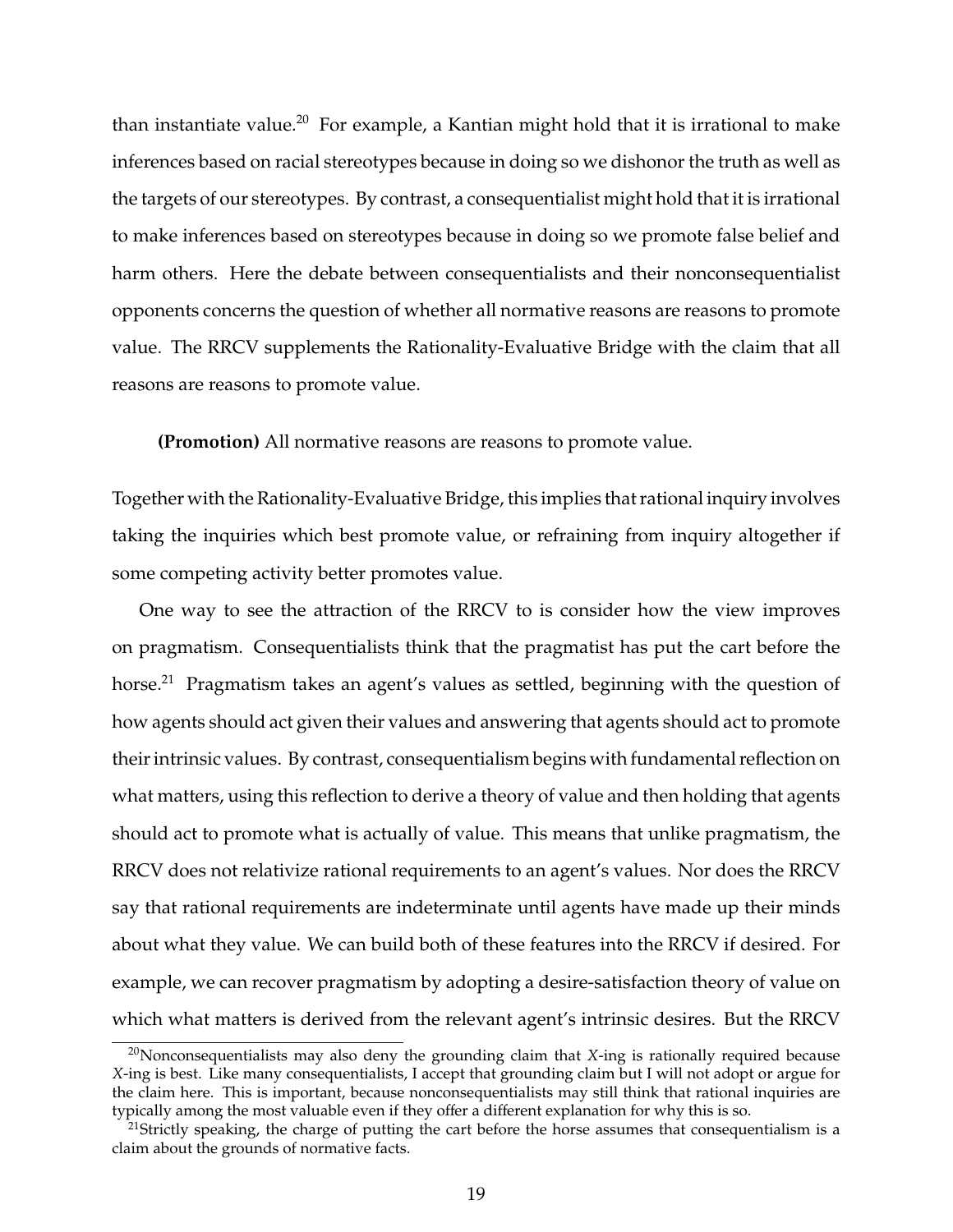also gives us the flexibility to avoid relativism and indeterminacy, as well as to subject agents' intrinsic values to criticism, by adopting a different axiology.

For the RRCV to be a plausible account of boundedly rational inquiry, we will need to introduce three more components. The first is a *rich axiology* on which intellectual values such as truth, knowledge and understanding carry significant final value alongside more traditional values such as equality and welfare. This will allow us to recover truth-directed norms of inquiry, as well as to explain the value of inquiries such as a life spent studying philosophy, much of whose value lies in the fact that it promotes intellectual goods. But by admitting non-intellectual values into our axiology, we will still be able to explain why even the most devoted philosopher should sometimes go home from the library and figure out how to fix their car.

Second, the RRCV adopts a sharp *level separation* between questions about rational belief and rational inquiry. In the practical domain, consequentialists traditionally distinguish between the questions of what an agent is rationally required to intend and how she is rationally required to deliberate about how to intend (Parfit 1984; Railton 1984). In the theoretical domain, consequentialists should draw an equally sharp distinction between questions about rational belief and rational inquiry. It is one thing to ask what agents are rationally required to believe and another thing entirely to ask how they should inquire. This will allow us to hold that both intellectual and non-intellectual values bear on rational inquiry without implying the revisionary claim that non-intellectual values bear on rational belief. While we are free to make that claim if desired, it should not be forced on us merely by reflection on the fact that rational inquiry answers to non-intellectual sources of value.

Third, in applying the account we will have to say something about how the values of actions such as inquiry are determined by the values of their possible outcomes.<sup>22</sup> Objec*tivism* values actions at the values of their actual outcomes; *subjectivism* values actions at

<sup>22</sup>This presentation blurs two questions: (i) *which* body of information bears on the value of actions, and (ii) *how* that information bears on the value of actions. I assume that the answer to (ii) is given by expected utility theory. I suspect that many of the conclusions of this paper could be broadened to accommodate other decision rules.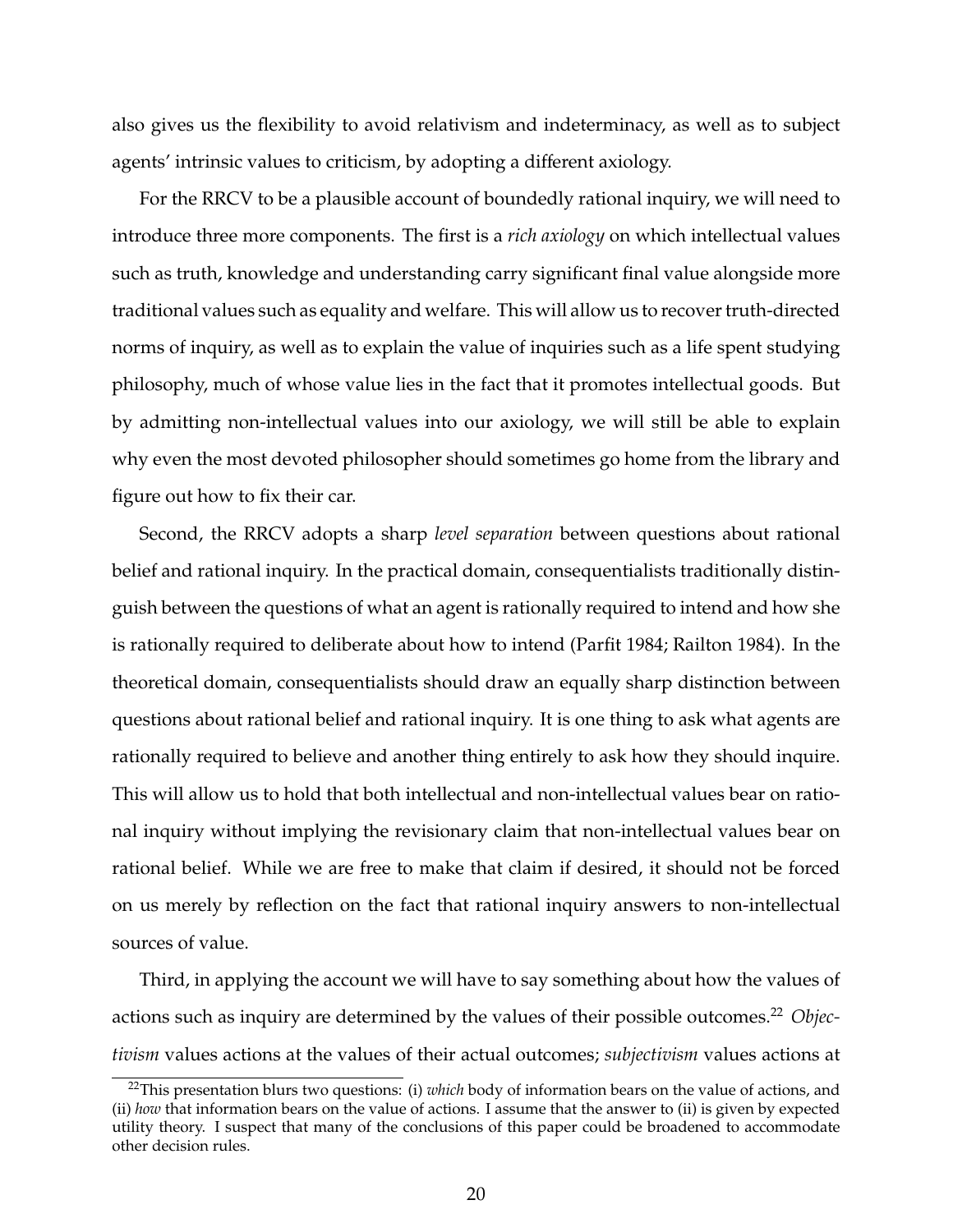the expected values of their actions given an agent's beliefs, and *information-sensitive* views value actions at their expected values given the relevant information or evidence.<sup>23</sup> I favor an information-sensitive view, although much of what I have to say will be compatible with subjectivism if the agents in question hold evidentially supported beliefs.<sup>24</sup>

However, many of the remarks made in the next two sections will be incompatible with objectivism. That is to be expected in a theory of bounded rationality. Many of our most important cognitive bounds are informational bounds. We do not know the outcomes that our actions will have. As a result, theories of bounded rationality need to evaluate actions in a way that incorporates agents' uncertainty about the outcomes that their actions will have. Objectivism does not do this.

In this section and the last, we have developed a reason-responsiveness, consequentialist view (RRCV) of rational inquiry. On the RRCV, agents are rationally required to inquire in the ways that they ought and have most reason to inquire. This in turn means that agents are rationally required to inquire in the ways that best promote value. The RRCV adopts a rich axiology on which both intellectual and non-intellectual outcomes bear final value; uses a sharp level-separation to restrict its verdicts to the case of rational inquiry without any direct consequences for the rationality of belief; and adopts an information-sensitive account on which inquiries are valued at their expected values given the relevant evidence.

It is time to test the RRCV. In the next two sections, I show how the RRCV meets the minimal criteria in a way that grounds plausible and illuminating explanations of the normative data.

 $^{23}$ I assume here that the relevant body of information is the agent's total evidence, although this view could be broadened, for example to accommodate the evidence that the agent should have had. See Goldberg (2016).

<sup>&</sup>lt;sup>24</sup>For arguments in favor of the information-sensitive view see Cariani (2016) and Kolodny and MacFarlane (2010) among many others.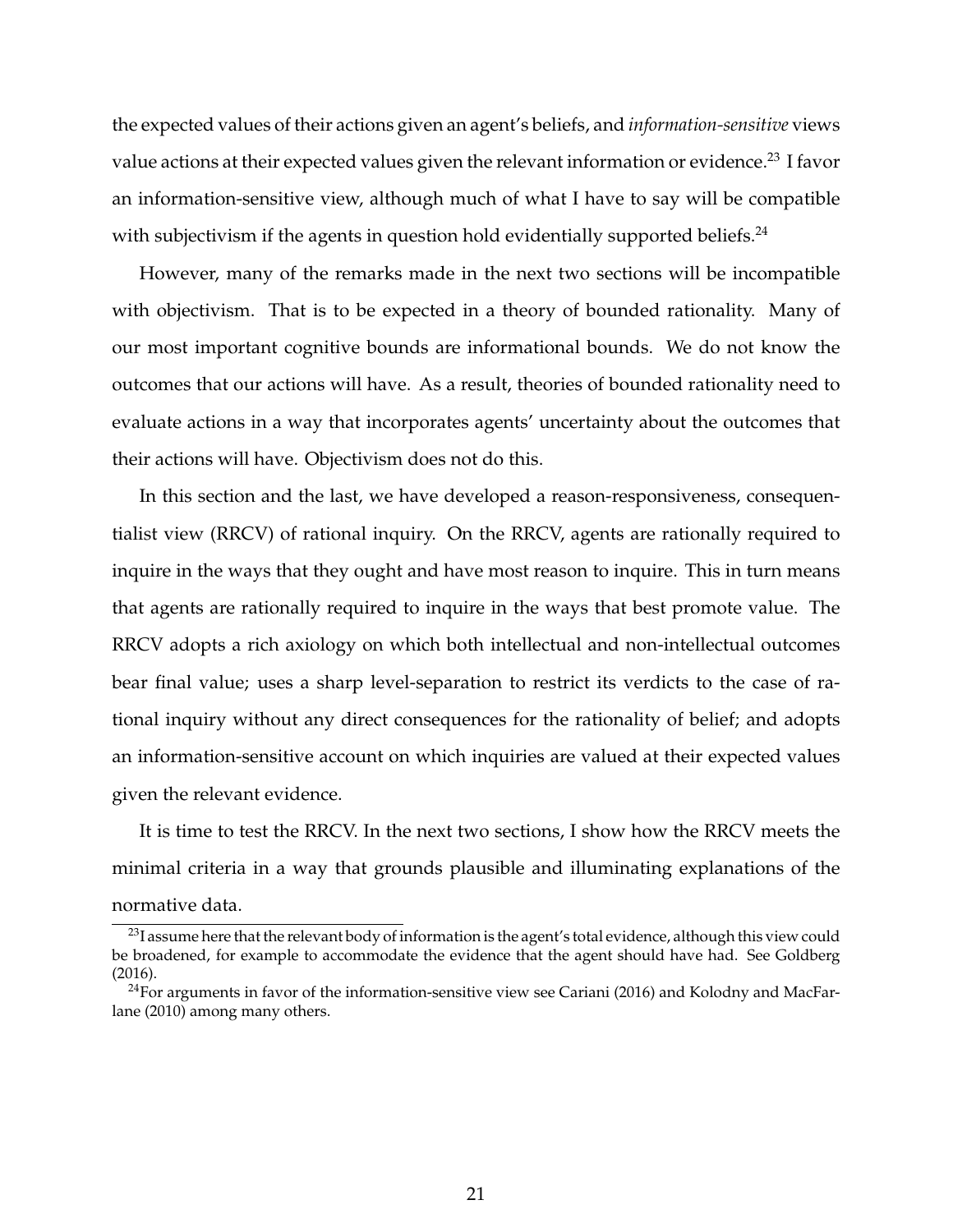### **7 Stakes and tradeo**ff**s**

In this section, I show how the RRCV meets the first two minimal criteria: tradeoffsensitivity and stakes-sensitivity. Then in the next section I consider what the RRCV has to say about stereotyping.

The RRCV has a rich and explanatorily powerful story about how tradeoffs should be made: by considering the expected values of candidate inquiries. This gives a uniform account of intra-inquiry, inter-inquiry, and inter-activity tradeoffs. For example, we should choose between studying philosophy and counting blades of grass based on the expected value promoted by each activity, both the intellectual value of true belief and knowledge as well as the non-intellectual value of that knowledge in guiding action. And we should choose between studying philosophy and eating dinner with our families in exactly the same way. Consequentialism is also stakes-sensitive, since the stakes of inquiry are built directly into the expected value of inquiry. Ceteris paribus, we should invest more effort into important inquiries than unimportant inquiries because it is more important to be correct in important matters than in unimportant matters.

To see that the RRCV correctly captures the normative relevance of stakes and tradeoffs, we should look towards applications where the RRCV makes novel and correct normative predictions. In the rest of this section, I consider a case study designed to illustrate the strength and plausibility of the story that the RRCV tells about stakes and tradeoffs.

Suppose I ask you to estimate the year in which George Washington was first elected president. If you are like many people, you will begin by considering an *anchor value*: the year 1776 in which the Declaration of Independence was signed. You will then *adjust* your estimate upwards and downwards by considering new items of information. For example, you may know that the Revolutionary War lasted seven years, taking us to 1783. And if you are like most people, you will make several further adjustments, ending up with an estimate in the low- or mid-1780s (Epley and Gilovich 2006; Lieder et al. 2018).

This procedure is called *anchoring and adjustment*, and it is one of the three original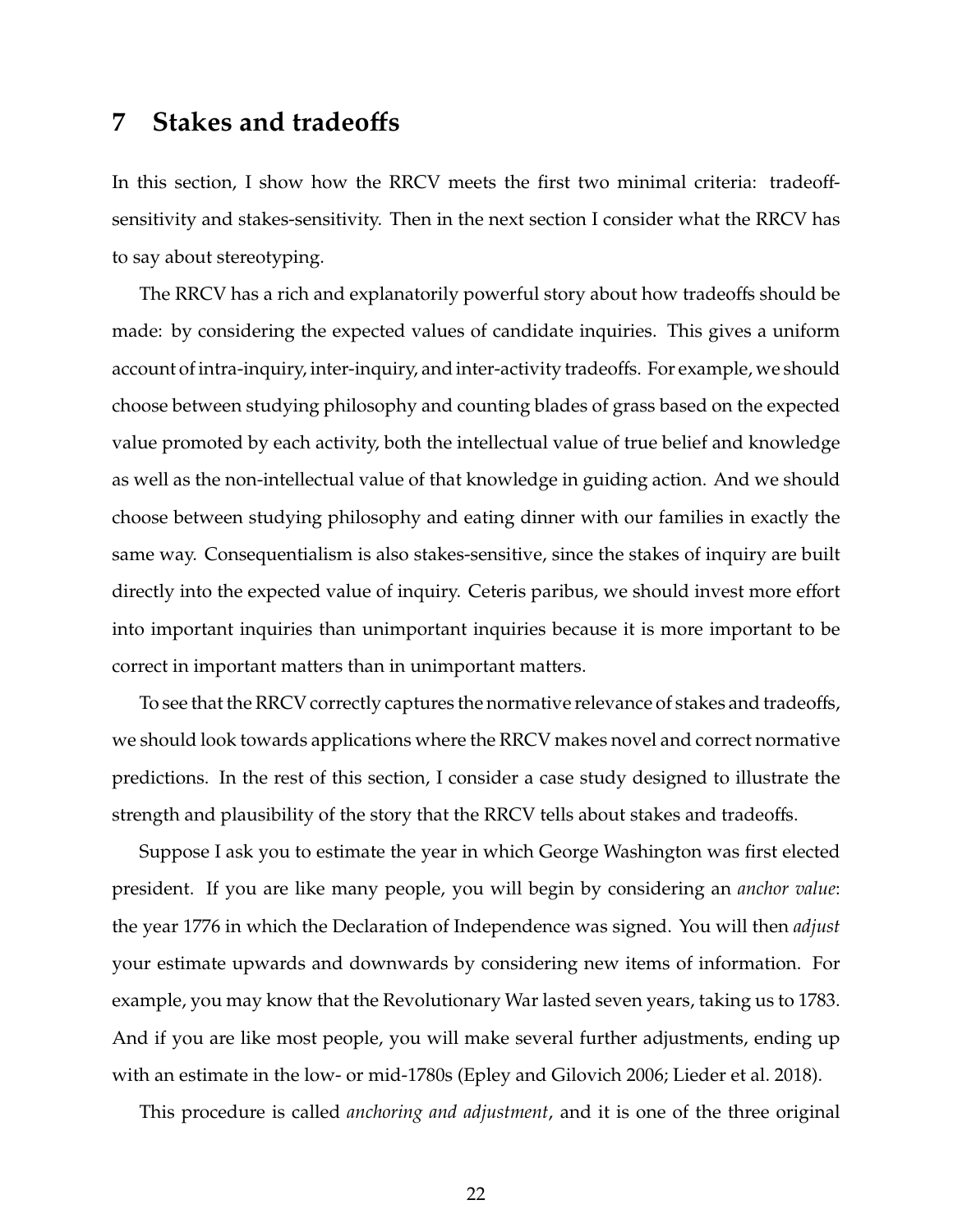heuristics proposed by Tversky and Kahneman (1974). Anchoring and adjustment is often an effective way to make accurate judgments at low cognitive cost. For example, George Washington was first elected in 1788. But anchoring and adjustment exhibits a characteristic anchoring bias: judgments made by anchoring and adjustment tend to be biased towards the anchor. In this case, they are several years too low. Does this mean that anchoring and adjustment is an irrational method of inquiry? That would be too hasty, since most heuristics exhibit biases, but in many circumstances rational agents must rely on heuristics to balance the costs and quality of cognition. But how are we to tell whether and in what circumstances anchoring bias is a sign of irrational cognition?

The RRCV delivers a precise and plausible story about the circumstances under which anchoring bias emerges from agents' rational response to stakes and tradeoffs (Lieder et al. 2018). The task in anchoring and adjustment is to construct an estimate *x*ˆ of an empirical quantity, such as the year that George Washington was elected president. Agents begin with an initial estimate  $\hat{x}_0$  provided by the anchor value. They then adjust this estimate by sampling information from memory and incorporating that information to generate revised estimates  $\hat{x}_1, \hat{x}_2, \ldots^{25}$ 

Rational anchoring and adjustment responds to two separate costs. On the one hand, sampling information from memory incurs a cost of computation *cost*(*t*), increasing with the number  $t$  of samples drawn.<sup>26</sup> On the other hand, sampling information decreases the error cost *cost*( $\hat{x}$ ) because it tends to produce a more accurate estimate.<sup>27</sup> Using a rich axiology, we can understand this error cost as a combination of the intrinsic value of forming true beliefs together with their instrumental importance in guiding action. Rational anchoring and adjustment involves selecting the optimal number *t* <sup>∗</sup> of adjustments to minimize the expectation of these combined costs.

 $25$ Lieder and colleagues model sampling using the Metropolis-Hastings algorithm (Hastings 1970; Metropolis et al. 1953) with a Poisson proposal distribution.

<sup>&</sup>lt;sup>26</sup>Lieder and colleagues set *cost*(*t*) =  $\gamma t$  for constant  $\gamma$ . For alternatives see (Shenhav et al. 2017).

<sup>&</sup>lt;sup>27</sup>Lieder and colleagues set  $cost(\hat{x}) = |\hat{x} - x|$  where *x* is the true value of the target variable. For alternatives see Gneiting and Raftery (2007).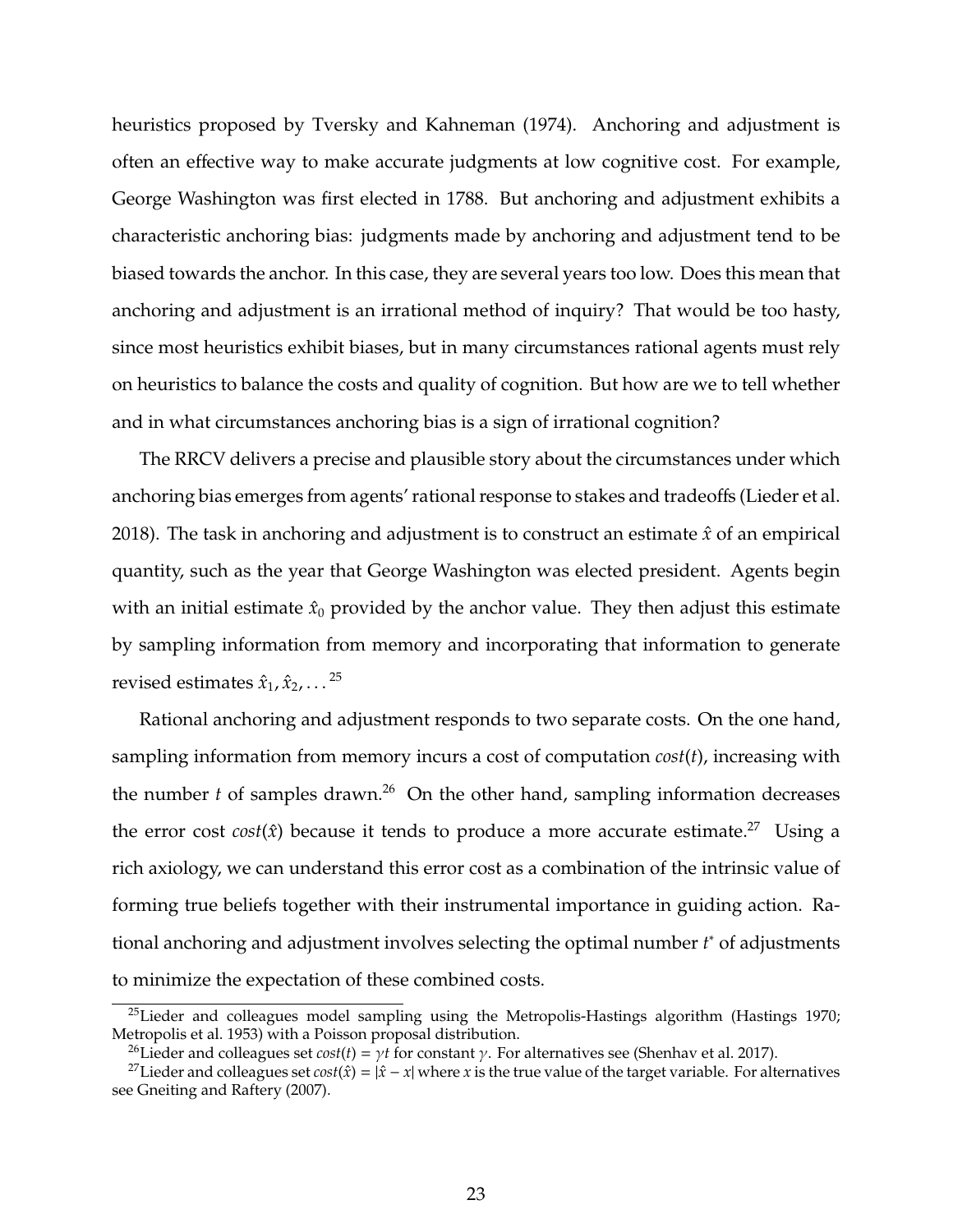## $t^* = argmin_t \mathbb{E}[cost(\hat{x}_t) + cost(t)].$

By information-sensitivity, this expectation can be taken relative to the agent's total evidence. What light can this model shed on the rationality of anchoring bias?

An immediate prediction is that rational anchoring and adjustment will typically exhibit some degree of anchoring bias. The effect of the anchor on the final estimate washes out only as agents make a large number of additional adjustments. Each adjustment incurs a fixed cognitive cost but produces diminishing returns to the accuracy of agents' judgments, hence rational anchoring and adjustment typically halts before the anchoring bias can be eliminated. More generally, this model can be used to explain the rationality of patterns of anchoring bias exhibited by human agents. For example, anchoring bias increases under cognitive load as agents become busy with another task (Epley and Gilovich 2006). This is rationalized by the RRCV as an instance of inter-activity tradeoffs: increasing cognitive load increases the relative cost of computation by introducing a second inquiry which competes with the first for a shared stock of computational resources. The model can also explain why monetary incentives often reduce anchoring bias (Simmons et al. 2010) by invoking stakes-sensitivity. Monetary incentives raise the error cost of an incorrect judgment, increasing the rational number of adjustments that will be made and thereby decreasing the effect of the anchor.

These are simple and intuitive predictions about rational anchoring and adjustment which will be difficult for competing theories to make. Except for Stich's pragmatism, I know of no theory of rational inquiry in the contemporary philosophical literature which makes these predictions. And we have seen several grounds to prefer the RRCV to pragmatism.

More generally, there is a robust explanatory argument to be made for the RRCV on the basis of its ability to correctly describe rational patterns of cognition in tasks such as the selection of cognitive strategies (Lieder and Griffiths 2017), allocation of attention (Sims 2003); rational planning (Callaway et al. 2018); and the formation of good cognitive habits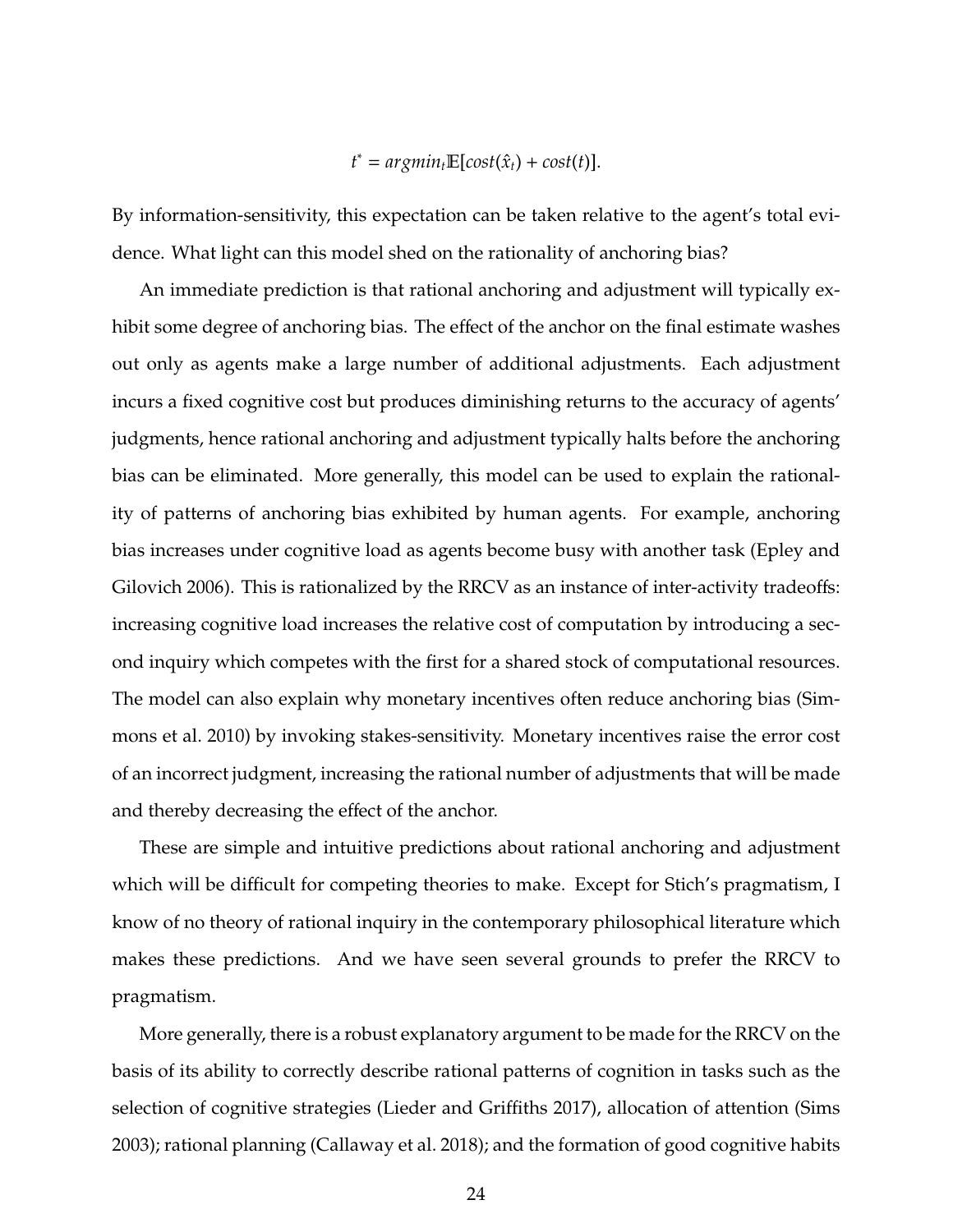(Kermati et al. 2016). In these applications as elsewhere, consequentialism tells a precise and plausible story about the normative relevance of stakes and tradeoffs, then uses that story to make novel predictions about the rationality of cognitive processes that might otherwise have appeared irrational. It is on the success of these explanatory accounts that the RRCV asks to be judged.

## **8 Consequentialism and stereotyping**

Some inquiries are impermissible, despite their reliability, because they make unacceptable use of stereotypes during inquiry. Consider, for example:

**(Secretary)** A busy executive during the 1960s passes a woman in the lobby of an office building. Knowing that over 95% of female-presenting employees are secretaries, the executive judges that the woman is a secretary.

Here we would like to say that the executive inquires impermissibly because this pattern of inquiry runs an unacceptably high risk of wrongly concluding that a female-presenting executive is a secretary. A puzzling feature of cases such as Secretary is that the executive's inquiry becomes permissible if the moral stakes are lowered.

**(Employee)** A busy executive during the 1960s passes a person in the lobby of an office building. Knowing that over 95% of people in the building are company employees, the executive judges that the person is an employee.

Here the executive's inquiry may be rationally permissible. What explains this difference in permissibility?

A good start is Sarah Moss's argument that inquirers are subject to a Rule of Consideration:

**(Rule of Consideration)** In many situations where you are forming beliefs about a person, you morally should keep in mind the possibility that they might be an exception to statistical generalizations. (Moss 2018, p. 221).

25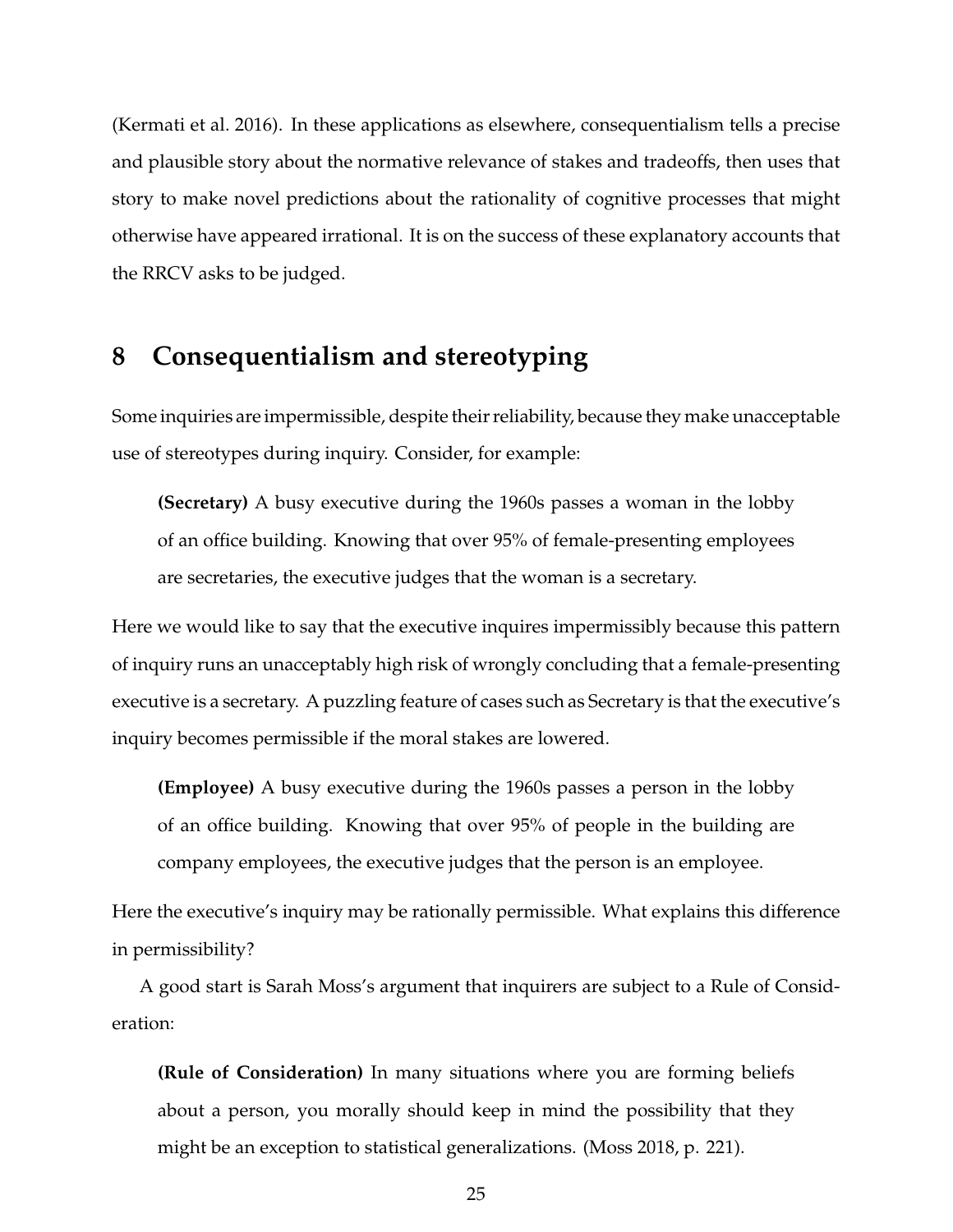Moss holds that the Rule of Consideration applies in Secretary, but not Employee, hence in Secretary the executive wrongly fails to keep in mind the possibility that the employee might be an exception to the statistical generalization that most female-presenting employees are secretaries.

This explanation of the difference between Secretary and Employee raises two questions. The first concerns the scope and justification of the Rule of Consideration: when and why does this rule apply? The second concerns additional requirements beyond the Rule of Consideration: what else are rational inquirers required to do in order to avoid bias during inquiry? Let us tackle each question in turn.

The key insight regarding the scope and justification of the Rule of Consideration is provided by Renée Bolinger (forthcoming). The possibilities that we should keep in mind are determined not only by the strength of our evidence, but also by the seriousness of the harms that we risk by ruling out possibilities. We are required to keep in mind the possibility that a person in the lobby may fail to be a secretary but not the possibility that they may fail to be an employee, because the harms risked in Secretary far exceed those at stake in Employee. Gender discrimination during the 1960s led to significant deprivation of professional and social status as well as fair pay from women within the workforce, and contributed to pervasive forms of marginalization and exclusion throughout all other walks of life. By inferring that a female-presenting person in an office lobby is a secretary, the executive contributes to these harmful patterns of marginalization and exclusion.

What the RRCV adds to Bolinger's discussion is an explanation of how the magnitudes of risked harms and the probability of imposing them contribute to the irrationality of stereotyping.<sup>28</sup> Stereotyping becomes irrational when another, more careful pattern of inquiry has higher expected value, because the reduction in risked harms outweighs the cognitive and physical cost of more careful inquiry. A strength of this explanation is that the RRCV need not only be concerned with the harms that will arise if the executive's

 $^{28}$ For discussions of how views similar to the RRCV should handle stereotyping, see Rinard (2019), Thomsen (2011) and the exchange between Risse and Zeckhauser (Risse and Zeckhauser 2004; Risse 2007) and Lever (Lever 2005, 2007).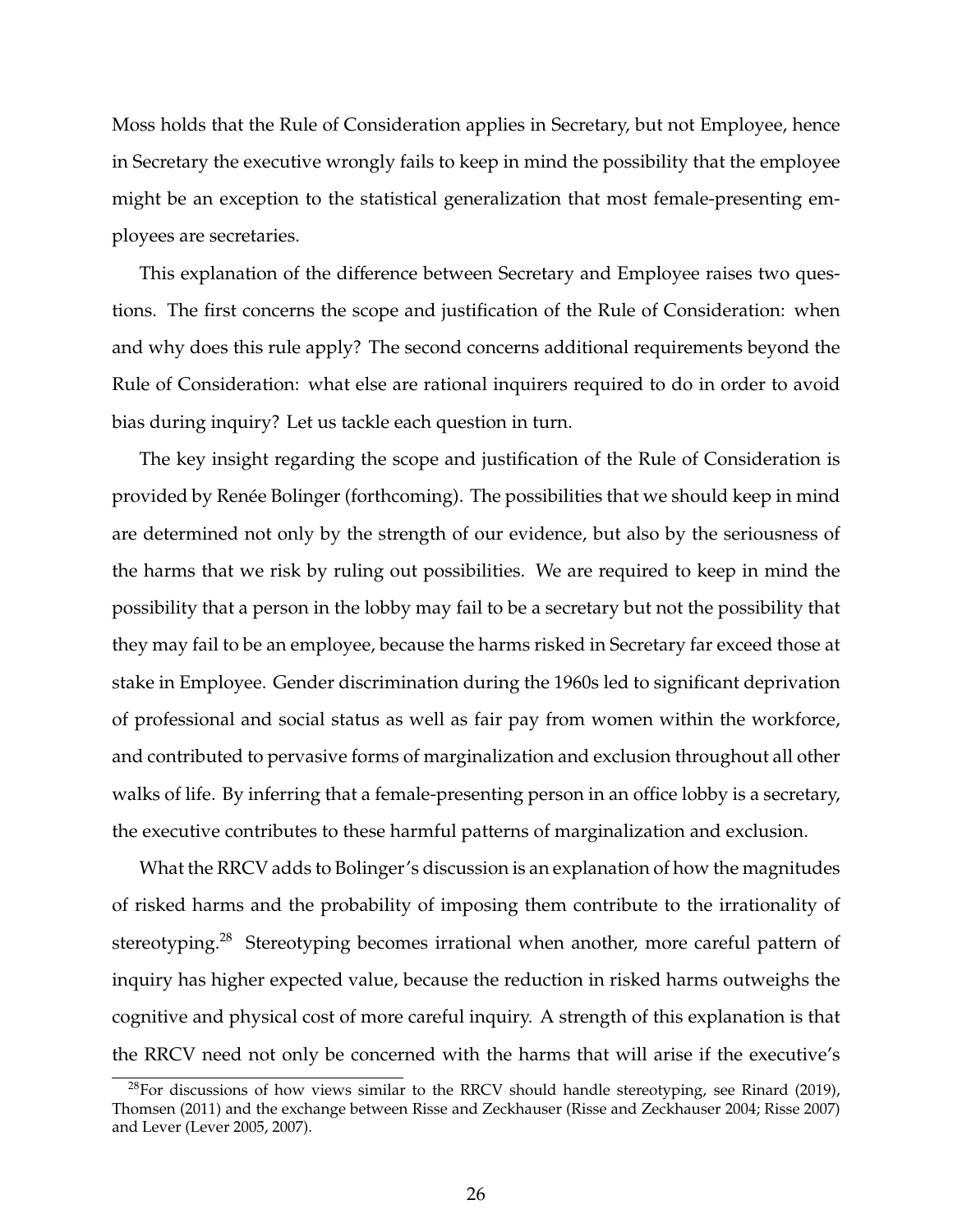conclusion is incorrect. One harm that the executive risks is the direct social and professional harm to female-presenting employees who are wrongly judged to be secretaries. But another harm that the executive risks is normalizing patterns of inference in which female-presenting employees are assumed, by default, to be secretaries. The RRCV can explain the relevance and importance of both types of harm to rational inquiry.

It might be objected that the RRCV is too soft on stereotyping, because it allows that the badness of stereotyping, like any other harm, can be outweighed. But this objection underestimates the magnitude of the harms inflicted by stereotyping. For but a few examples, prejudicial stereotypes fuel economic discrimination in employment (Bertrand and Mullainathan 2004), housing (Pager and Shepherd 2008) and credit markets (Munnell et al. 1996). In law enforcement, stereotypes produce dramatic disparities in rates of police search (Pierson et al. forthcoming), police violence (Zack 2015), imprisonment (Pettit and Western 2004) and harshness of sentencing (Steffensmeier and Demuth 2000). Experienced discrimination has devastating effects across measures of psychological (Schmitt et al. 2014) and physical (Pascoe and Richman 2009) well-being. Stereotypes produce epistemic costs such as lost confidence and knowledge in all parties involved (Gendler 2011). And beliefs based on stereotypes may themselves harm, for example by falsely diminishing their targets (Schroeder 2018).

Like many philosophers, I am not an absolutist. I think that any harm, however severe, can in principle be outweighed. But the harms imposed in many cases of stereotyping are quite severe and hence difficult to outweigh.

This explanation of the irrationality of stereotyping allows us to see why the superficial resemblance of stereotyping to cases of rational heuristic inquiry is misleading. Frugal heuristics are appropriate in low-stakes situations where the costs of cognition outweigh the importance of forming accurate beliefs. In Secretary, the executive wrongly confuses a passing interaction for a low-stakes situation because the executive fails to anticipate the magnitude of harm that his inquiry risks imposing. The executive's mistake is the same mistake that he would make if he judged that one player was likely to win a tennis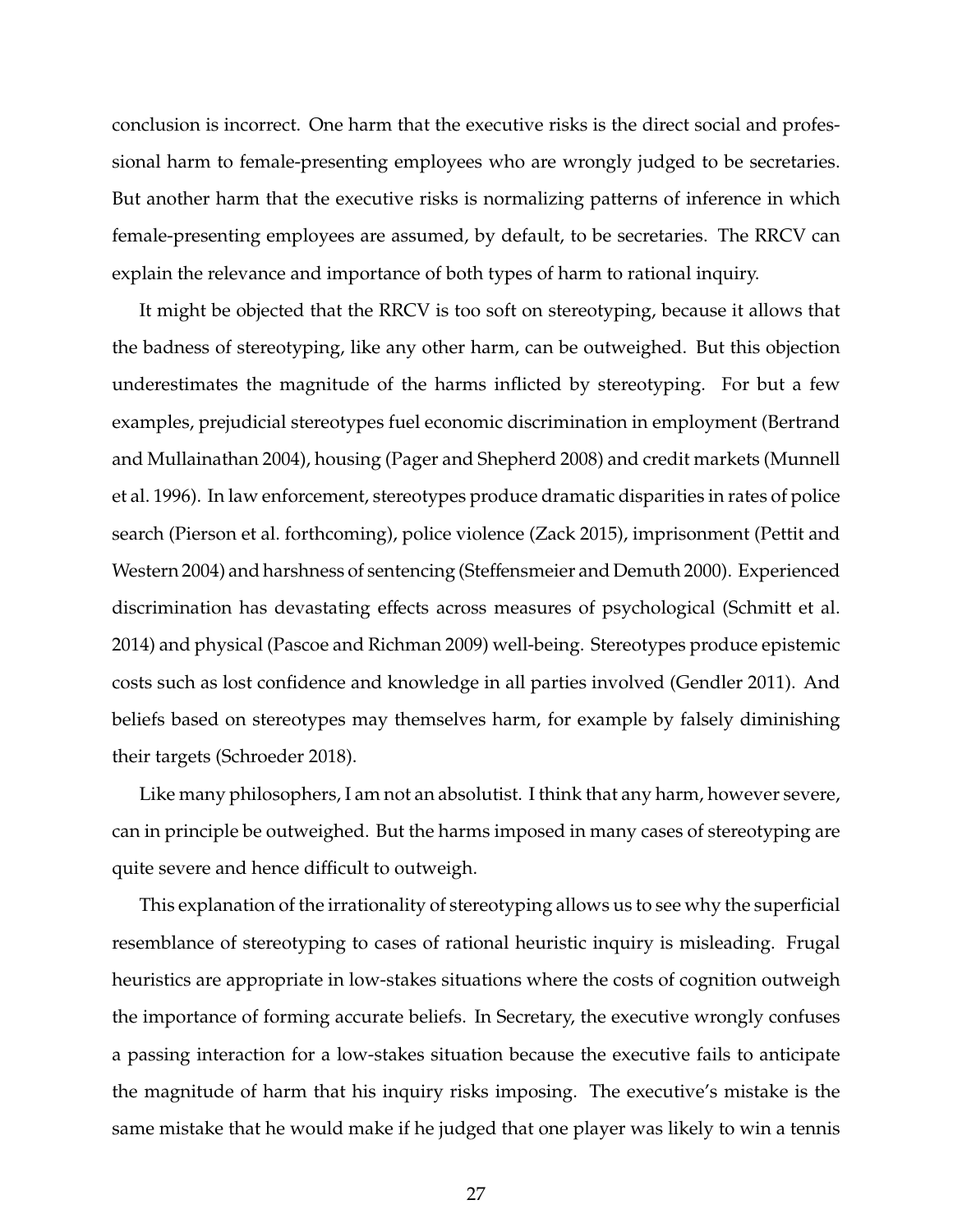match because he did not recognize the other player, then signed the first player to a major sponsorship contract. Given the stakes of the executive's inquiry, he ought to have used a different inference rule.

This brings us to our second question: what, beyond keeping an open mind, was the executive required to do instead? When we turn from belief to inquiry, we can see that there are many things the executive could do. He could attend to the totality of perceptually available evidence, looking for cues which suggest that the employee may not be a secretary. He could gather more evidence before making a judgment. He could retrieve relevant information from memory, trying to recall whether he had ever interacted with this woman before. He could process the available evidence through a more demanding inference rule, instead of relying on the simple schema which judges female-presenting employees to be secretaries. And he could take steps during his interactions with female employees to increase his likelihood of remembering information about their professional status so he will not have to rely on stereotypes. The RRCV can explain why many of these steps may be required despite their high cognitive cost, in order to promote a society free from bias and discrimination.

In Sections 7-8, we have seen how the RRCV meets the minimal criteria. The RRCV is stakes- and tradeoff-sensitive, building stakes and tradeoffs directly into the injunction to promote value. This allows the RRCV to make a range of novel and plausible normative predictions, such as the conditions under which an anchoring bias may result from rational inquiry. The RRCV also explains the irrationality of many cases of stereotyping. Stereotyping is often irrational because it imposes significant epistemic and non-epistemic harms throughout all walks of life. And the RRCV explains what we may be rationally required to do instead: not only to bear in mind that individuals may be exceptions to our stereotypes, but also to actively gather and attend to evidence; retrieve information from memory; replace stereotypes with more cognitively demanding forms of inference; and to seek out individuating information that will allow us to avoid stereotyping in the future. Insofar as these results are plausible, they lend support to a reason-responsiveness,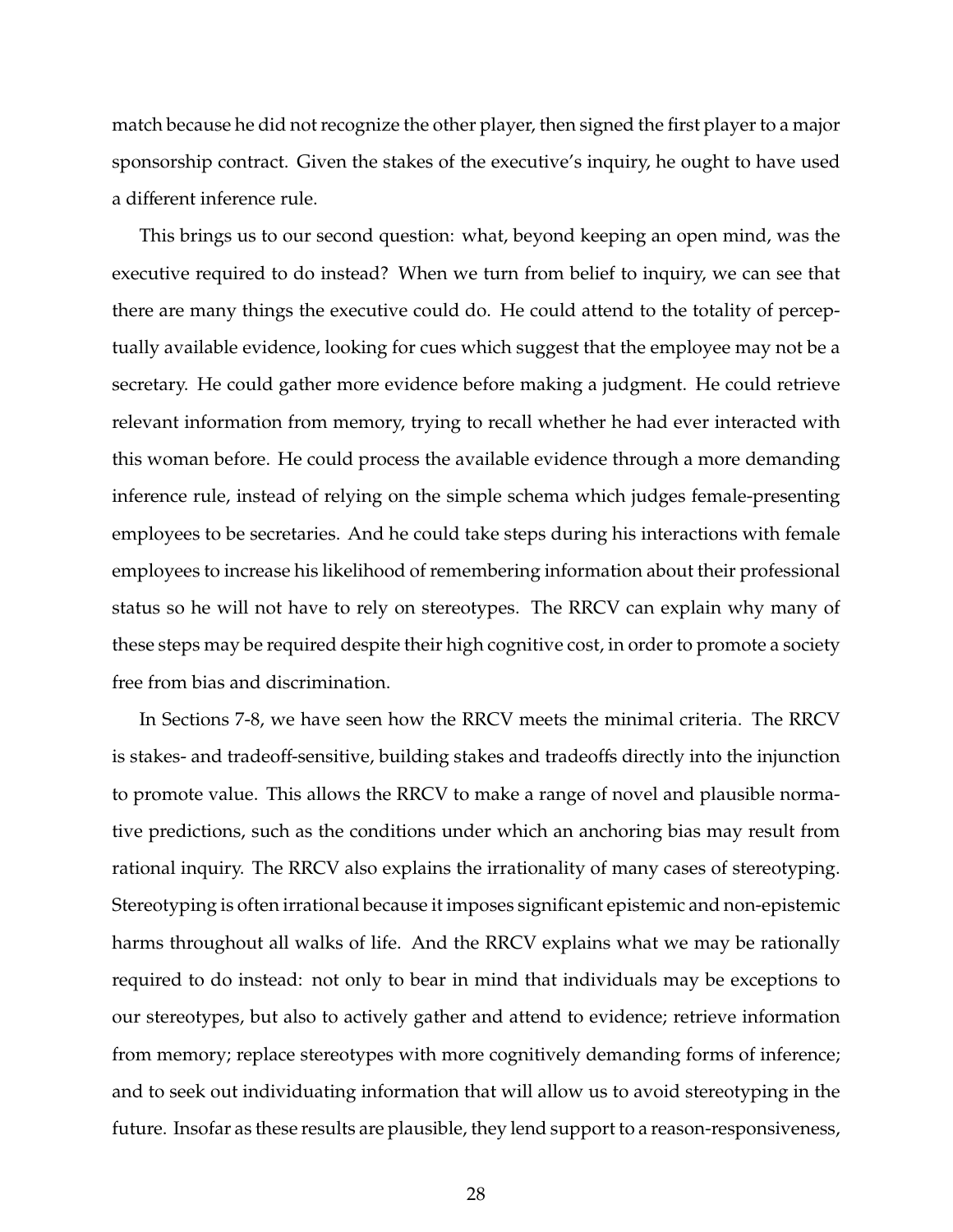consequentialist view of the rationality of inquiry for bounded agents.

## **References**

- Adams, Fred. 2018. "Cognition wars." *Studies in History and Philosophy of Science Part A* 68:20–30.
- Ahlstrom-Vij, Kristoffer and Dunn, Jeffrey. 2014. "A defence of epistemic consequentialism." *Philosophical Quarterly* 64:541–551.
- Arkes, Hal, Gigerenzer, Gerd, and Hertwig, Ralph. 2016. "How bad is incoherence?" *Decision* 3:20–39.
- Arpaly, Nomy and Schroeder, Timothy. 2015. "A causal theory of acting for reasons." *American Philosophical Quarterly* 52:103–14.
- Basu, Rima. 2019. "Radical moral encroachment: The moral stakes of racist beliefs." *Philosophical Issues* 29:9–23.
- Bermúdez, José. 2009. *Decision theory and rationality*. Oxford University Press.
- Bernheim, B. Douglas, Ray, Debray, and Yeltekin, Sevin. 2015. "Poverty and self-control." *Econometrica* 83:1877–1911.
- Bertrand, Marianne and Mullainathan, Sendhil. 2004. "Are Emily and Greg more employale than Lakisha and Jamal? A field experiment on labor market discrimination." *American Economic Review* 94:991–1013.
- Bodenhausen, Galen. 1990. "Stereotypes as judgmental heuristics: Evidence of circadian variations in discrimination." *Psychological Science* 1:319–22.
- Bodenhausen, Galen and Lichtenstein, Meryl. 1987. "Social stereotypes and informationprocessing strategies: The impact of task complexity." *Journal of Personality and Social Psychology* 52:871–80.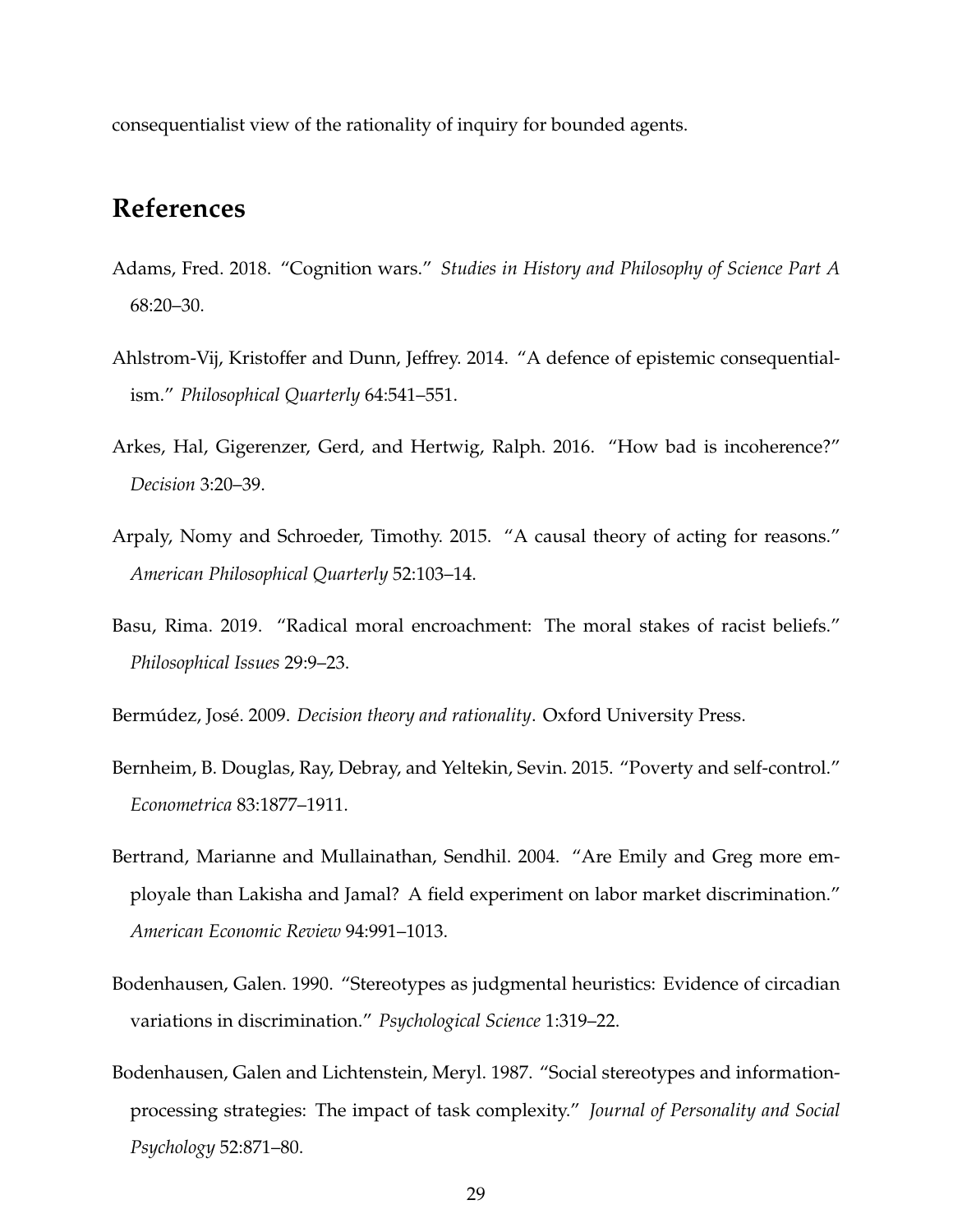- Bolinger, Renée. forthcoming. "The rational impermissibility of accepting (some) racial generalizations." *Synthese* forthcoming.
- Bradley, Ben. 2006. "Against satisficing consequentialism." *Utilitas* 18:97–108.

Bratman, Michael. 1987. *Intentions, plans, and practical reasoning*. Harvard University Press.

Byron, Michael. 1998. "Satisficing and optimality." *Ethics* 109:67–93.

- Callaway, Frederick, Lieder, Falk, Das, Priyam, Gul, Syan, Krueger, Paul M., and Griffiths, Thomas L. 2018. "A resource-rational analysis of human planning." In *Proceedings of the 40th Annual Conference of the Cognitive Science Society*, volume 1, 178–183.
- Cariani, Fabrizio. 2016. "Deontic modals and probabilities: One theory to rule them all?" In Nate Charlow and Matthew Chrisman (eds.), *Deontic modality*, 11–46. Oxford University Press.
- Cherniak, Christopher. 1981. "Minimal rationality." *Mind* 90:161–183.
- —. 1986. *Minimal rationality*. MIT Press.
- Cohen, Sheldon, Doyle, William, and Baum, Andrew. 2006. "Socioeconomic status is associated with stress hormones." *Psychosomatic Medicine* 68:414–420.
- Deck, Cary and Jahedi, Salar. 2015. "The effect of cognitive load on economic decision making: A survey and new experiments." *European Economic Review* 78C:97–119.
- Driver, Julia. 2012. *Consequentialism*. Routledge.
- Epley, Nicholas and Gilovich, Thomas. 2006. "The anchoring-and-adjustment heuristic: Why the adjustments are insufficient." *Psychological Science* 17:311–318.
- Evans, Gary and Schamberg, Michelle. 2009. "Childhood poverty, chronic stress, and adult working memory." *Proceedings of the National Academy of Sciences* 106:6545–6549.

Friedman, Jane. 2019. "Teleological epistemology." *Philosophical Studies* 176:673–691.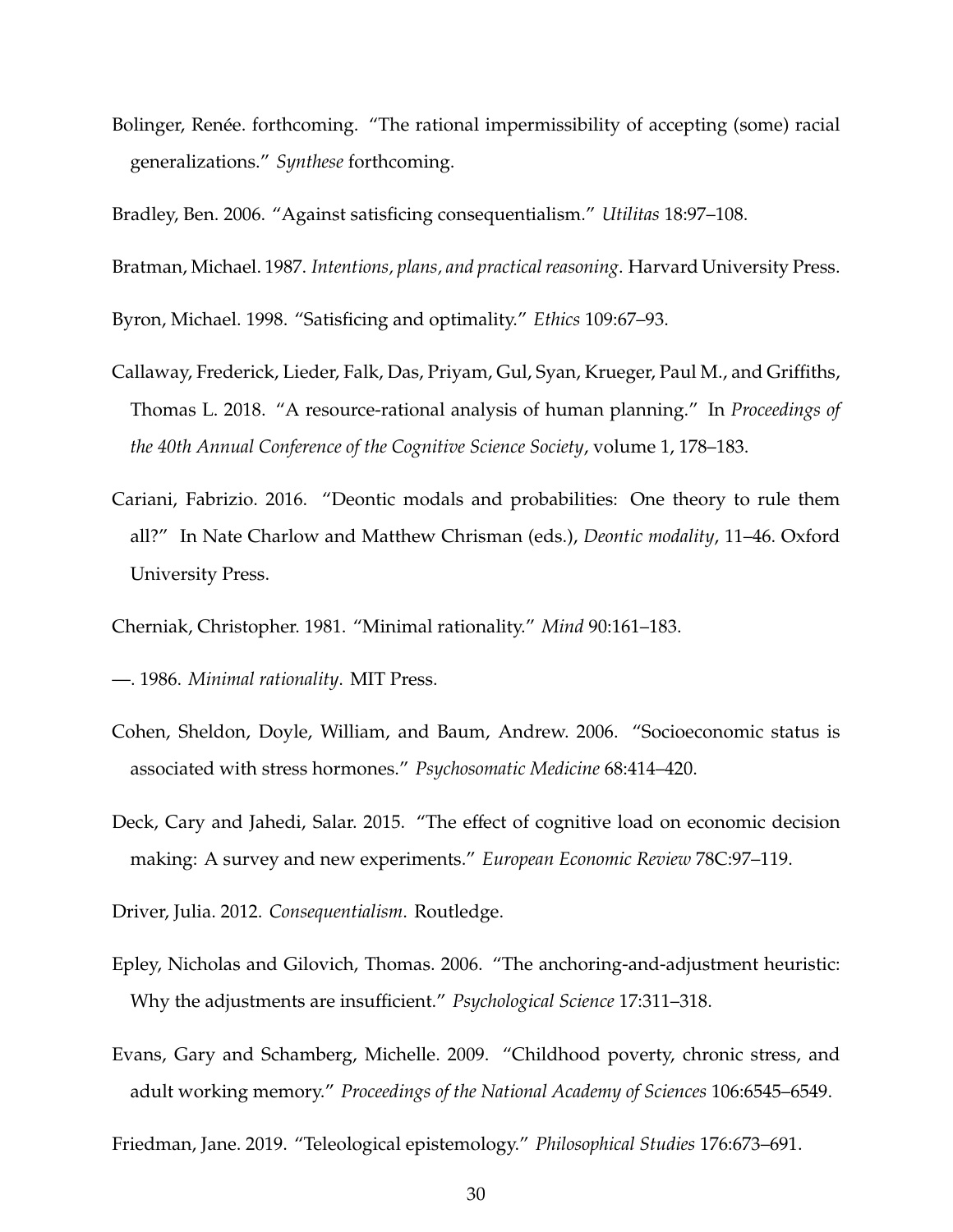- —. forthcoming a. "The epistemic and the zetetic." *Philosophical Review* forthcoming.
- —. forthcoming b. "Zetetic epistemology." In Baron Reed and A.K. Flowerree (eds.), *Towards an expansive epistemology: Norms, action, and the social sphere*. Routledge.
- Gailliot, Matthew, Baumeister, Roy C., Dewall, Nathan, Maner, Jon, Plant, E. Ashby, Tice, Dianne, Brewer, Lauren, and Scheichel, Brandon. 2007. "Self-control relies on glucose as a limited energy source: Willpower is more than a metaphor,." *Journal of Personality and Social Psychology* 92:325–336.
- Gardinier, Georgi. 2018. "Evidentialism and moral encroachment." In Keith McCain (ed.), *Believing in accordance with the evidence*, 169–195. Springer.
- Gendler, Tamar Szabó. 2011. "On the epistemic costs of implicit bias." *Philosophical Studies* 156:33–63.
- Gigerenzer, Gerd. forthcoming. "Axiomatic rationality and ecological rationality." *Synthese* forthcoming.
- Gigerenzer, Gerd and Brighton, Henry. 2009. "Homo heuristicus: Why biased minds make better inferences." *Topics in Cognitive Science* 1:107–143.
- Gigerenzer, Gerd and Gaissmaier, Wolfgang. 2011. "Heuristic decision making." *Annual Review of Psychology* 62:451–482.
- Gigerenzer, Gerd and Goldstein, Daniel. 1996. "Reasoning the fast and frugal way: Models of bounded rationality." *Psychological Review* 103:650–669.
- Gilbert, Daniel and Hixton, Gregory. 1991. "The trouble of thinking: Activation and application of stereotypic beliefs." *Journal of Personality and Social Psychology* 60:509– 517.
- Gneiting, Tilmann and Raftery, Adrian. 2007. "Strictly proper scoring rules, prediction, and estimation." *Journal of the American Statistical Association* 102:359–378.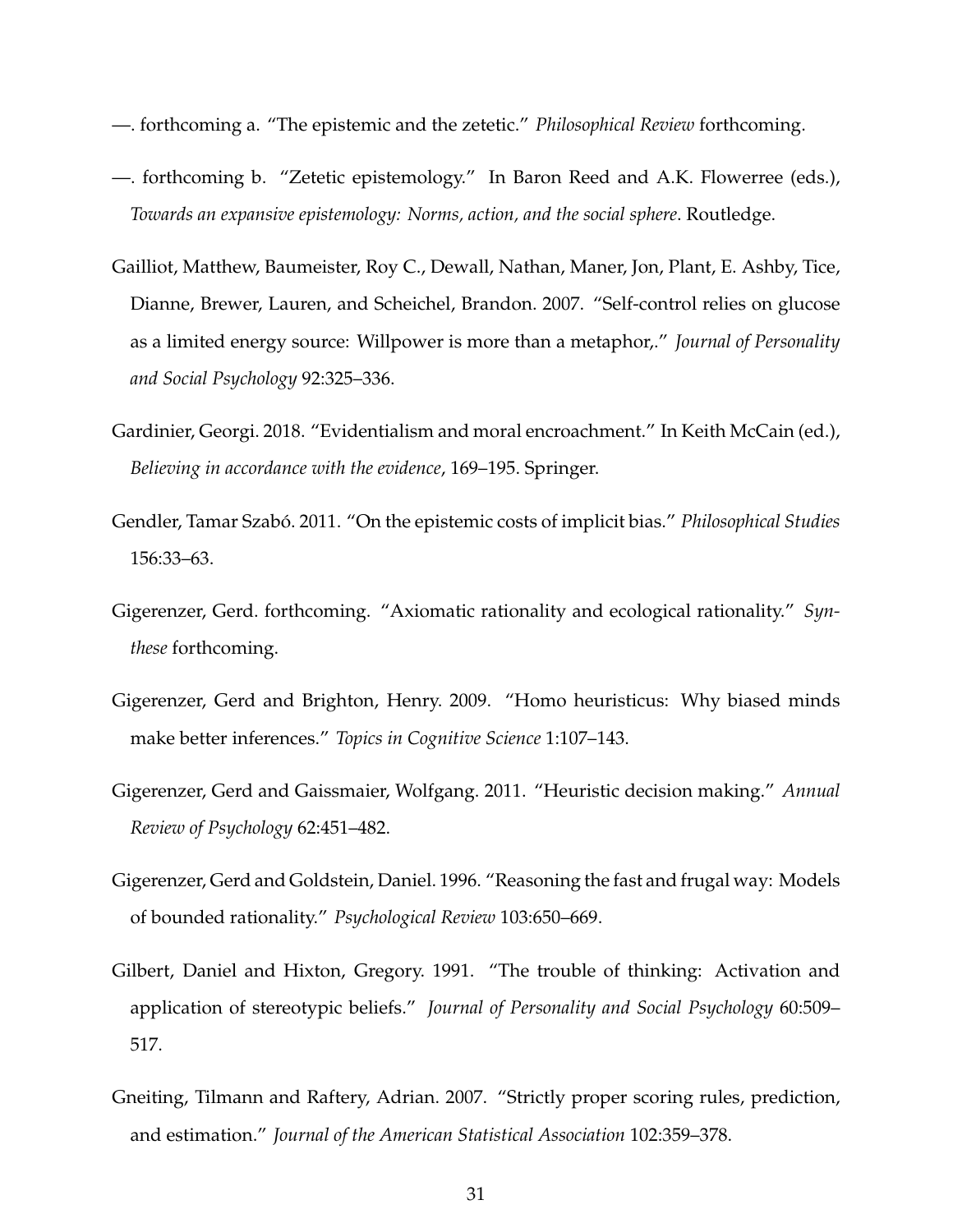Goldberg, Sanford. 2016. "On the epistemic significance of evidence you should have had." *Episteme* 13:449–470.

Harman, Gilbert. 1986. *Change in view*. MIT Press.

- Hastings, W.K. 1970. "Monte Carlo sampling methods using Markov chains and their applications." *Biometrika* 57:97–109.
- Hoek, Daniel. forthcoming. "Minimal rationality and the web of questions." In Dirk Kindermann, Peter van Elswyk, and Andy Egan (eds.), *Unstructured content*. Oxford University Press.
- Icard, Thomas. 2018. "Bayes, bounds, and rational analysis." *Philosophy of Science* 85:79– 101.
- Johnson, Eric and Payne, John. 1985. "Effort and accuracy in choice." *Management Science* 31:395–414.
- Kagan, Shelly. 2000. "Evaluative focal points." In Brad Hooker, Elinor Mason, and Dale E. Miller (eds.), *Morality, rules and consequences*, 134–55. Edinburgh University Press.
- Kaplan, Robert, Bhalodkar, Narendra, Brown, Edward, White, Jessica, and Brown, David. 2004. "Race, ethnicity, and sociocultural characteristics predict noncompliance with lipid-lowering medications." *Preventive Medicine* 39:1249–1255.
- Kermati, Mehdi, Smittenaar, Peter, Dolan, Raymond, and Dayan, Peter. 2016. "Adaptive integration of habits into depth-limited planning defines a habitual-goal-directed spectrum." *Proceedings of the National Academy of Sciences* 113:12868–12873.

Kiesewetter, Benjamin. 2017. *The normativity of rationality*. Oxford University Press.

Kolodny, Niko. 2005. "Why be rational?" *Mind* 114:509–563.

Kolodny, Niko and MacFarlane, John. 2010. "Ifs and oughts." *Journal of Philosophy* 107:115– 143.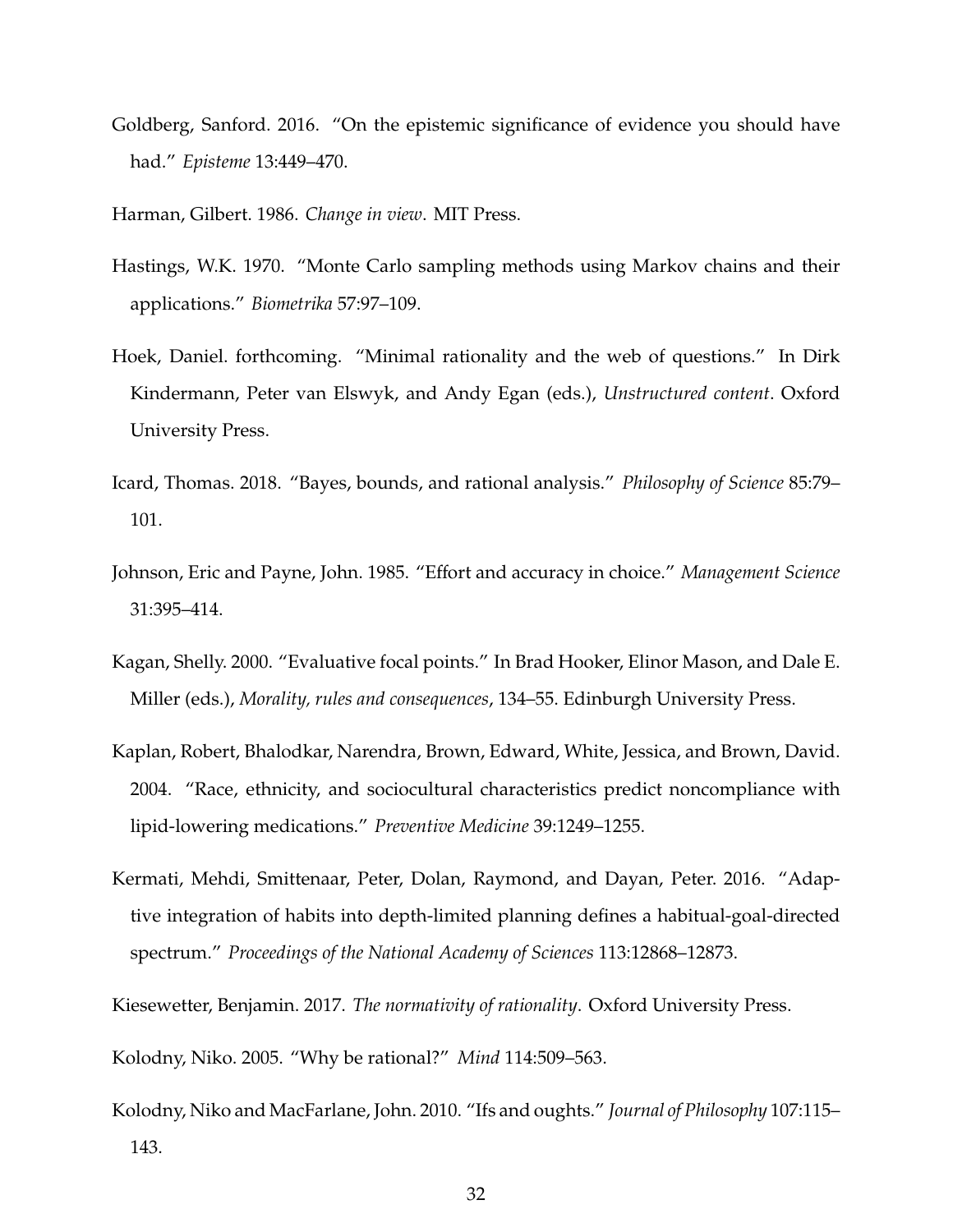- Korsgaard, Christine. 1997. "The normativity of instrumental reason." In Garrett Cullity and Berys Gaut (eds.), *Ethics and practical reason*, 215–254. Oxford University Press.
- Lavin, Douglas. 2004. "Practical reason and the possibility of error." *Ethics* 114:424–457.
- Lever, Annabelle. 2005. "Why racial profiling is hard to justify: A response to Risse and Zeckhauser." *Philosophy and Public A*ff*airs* 33:94–110.
- —. 2007. "What's wrong with racial profiling? Another look at the problem." *Criminal Justice Ethics* 26:20–28.
- Lieder, Falk and Griffiths, Thomas. 2017. "Strategy selection as rational metareasoning." *Psychological Review* 124:762–794.
- Lieder, Falk, Griffiths, Thomas, Huys, Quentin, and Goodman, Noah. 2018. "The anchoring bias reflects rational use of cognitive resources." *Psychonomic Bulletin and Review* 25:322–349.
- Linde, Lena and Bergström, Monica. 1992. "The effect of one night without sleep on problem-solving and immediate recall." *Psychological Research* 54:127–137.
- Lord, Errol. 2017. "What you're rationally required to do and what you ought to do (are the same thing!)." *Mind* 126:1109–1154.
- —. 2018. *The importance of being rational*. Oxford University Press.
- Mani, Anandi, Mullainathan, Sendhil, Shafir, Eldar, and Zhao, Jiaying. 2013. "Poverty impedes cognitive function." *Science* 341:976–980.
- Marewski, Julian and Schooler, Lael. 2011. "Cognitive niches: An ecological model of strategy selection." *Psychological Review* 118:393–437.
- Metropolis, Nicholas, Rosenbluth, Arianna W., Rosenbluth, Marshall N., Teller, Augusta H., and Teller, Edward. 1953. "Equation of state calculations by fast computing machines." *Journal of Chemical Physics* 21:1087–1092.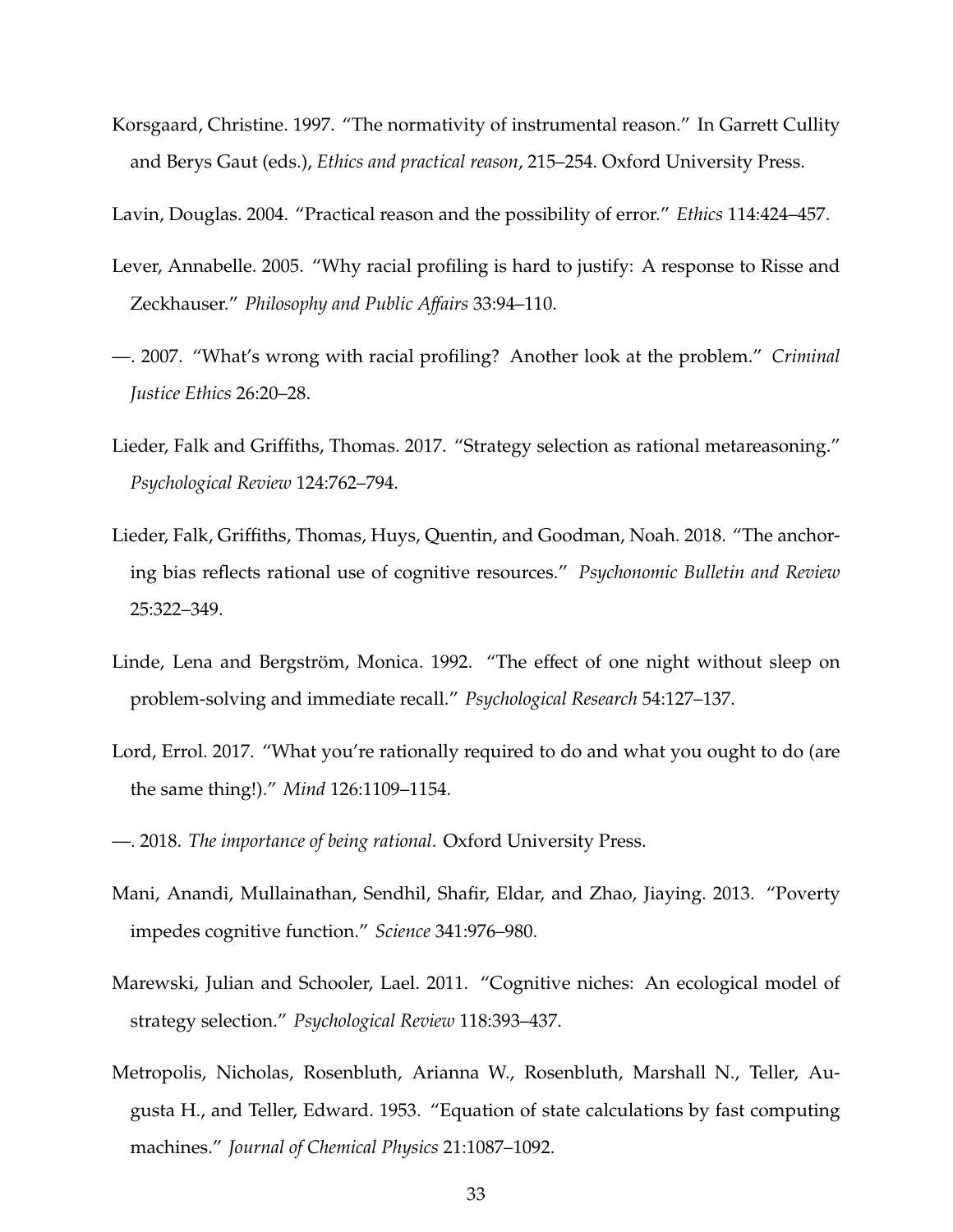Morton, Jennifer. 2017. "Reasoning under scarcity." *Australasian Journal of Philosophy* 95:543–559.

Moss, Sarah. 2018. *Probabilistic knowledge*. Oxford University Press.

- Mulgan, Tim. 2001. "How satisficers get away with murder." *International Journal of Philosophical Studies* 9:41–46.
- Munnell, Alicia H., Tootell, Geoffrey M.B., Browne, Lynne E., and McEneaney, James. 1996. "Mortgage lending in Boston: Interpreting HMDA data." *American Economic Review* 86:25–53.
- Neuberg, Steven and Fiske, Susan. 1987. "Motivational influences on impression formation: Outcome dependency, accuracy-driven attention, and individuating processes." *Journal of Personality and Social Psychology* 53:431–444.
- Olsson, Erik J. and Westlund, David. 2006. "On the role of the research agenda in epistemic change." *Erkenntnis* 65:165–183.
- Pager, Devah and Shepherd, Hana. 2008. "Racial discrimination in employment, housing, credit, and consumer markets." *Annual Reviews of Sociology* 34:181–209.
- Parfit, Derek. 1984. *Reasons and persons*. Oxford University Press.
- Pascoe, Elizabeth A. and Richman, Laura Smart. 2009. "Perceived discrimination and health: A meta-analytic review." *Psychological Bulletin* 135:531–554.
- Patel, Nirav, Grandner, Michael, Xie, Dawei, Branas, Charles, and Gooneratne, Nalaka. 2010. "'Sleep disparity' in the population: Poor sleep quality is strongly associated with poverty and ethnicity." *BMC Public Health* 10:e1–11.
- Pettit, Becky and Western, Bruce. 2004. "Mass imprisonment and the life course: Race and class inequality in U.S. incarceration." *American Sociological Review* 69:151–169.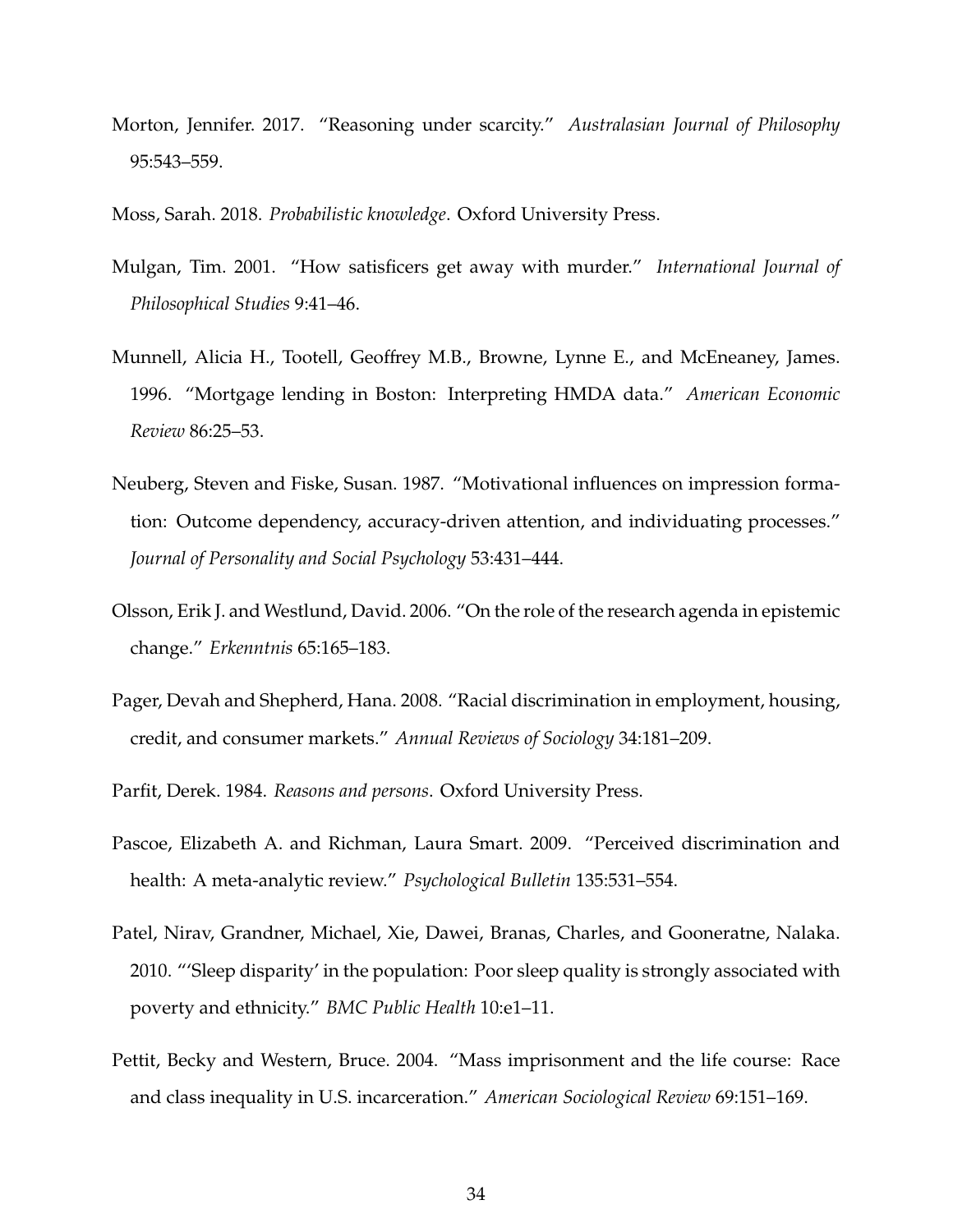- Pettit, Philip. 1984. "Satisficing consequentialism." *Proceedings of the Aristotelian Society, Supplement* 58:165–176.
- Pettit, Philip and Smith, Michael. 2000. "Global consequentialism." In Brad Hooker, Elinor Mason, and Dale E. Miller (eds.), *Morality, rules and consequences*, 121–133. Edinburgh University Press.
- Pierson, Emma, Simoiu, Camelia, Overgoor, Jan, Corbett-Davies, Sam, Jenson, Daniel, Shoemaker, Amy, Ramachandran, Vignesh, Barghouty, Phoebe, Phillips, Cheryl, Shroff, Rvavi, and Goel, Sharad. forthcoming. "A large-scale analysis of racial disparities in police stops across the United States." *Nature Human Behavior* forthcoming.
- Portmore, Douglas. 2011. *Commonsense consequentialism: Wherein morality meets rationality*. Oxford University Press.
- Railton, Peter. 1984. "Alienation, consequentialism, and the demands of morality." *Philosophy and Public A*ff*airs* 13:134–171.
- Rinard, Susanna. 2019. "Equal treatment for belief." *Philosophical Studies* 176:1923–1950.
- Risse, Mathias. 2007. "Racial profiling: A reply to two critics." *Criminal Justice Ethics* 26:4–19.
- Risse, Mathias and Zeckhauser, Richard. 2004. "Racial profiling." *Philosophy and Public A*ff*airs* 32:131–170.
- Schmidt, Andreas. 2019. "Getting real on rationality behavioral science, nudging, and public policy." *Ethics* 129:511–543.
- Schmitt, Michael T., Branscombe, Nyla R., Postmes, Tom, and Garcia, Amber. 2014. "The consequences of perceived discrimination for psychological well-being: A meta-analytic review." *Psychological Bulletin* 140:921–948.
- Schroeder, Mark. 2018. "Can beliefs be wrong?" *Philosophical Topics* 46:115–127.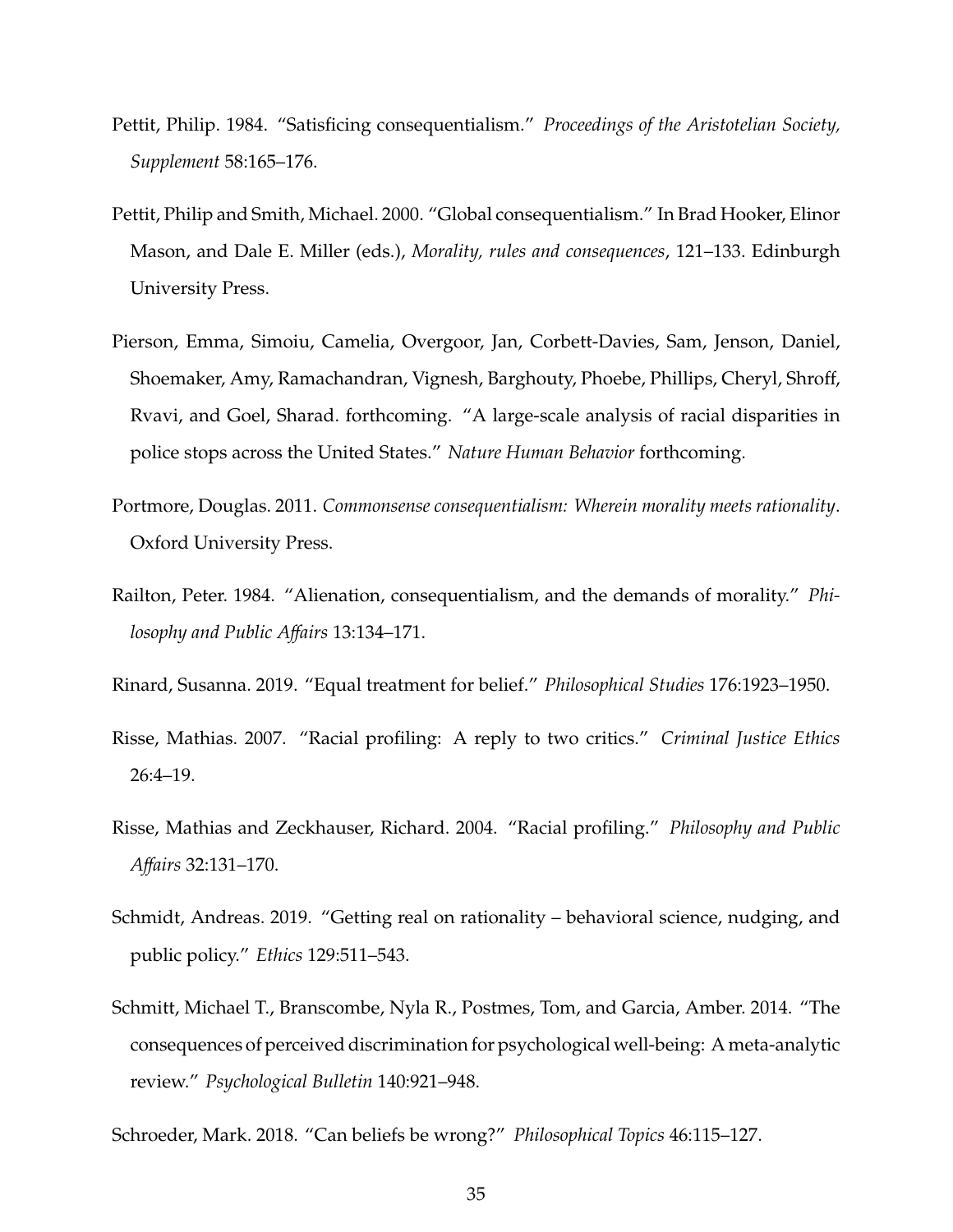- Serwe, Sascha and Frings, Christian. 2006. "Who will win Wimbledon? The recognition heuristic in predicting sports events." *Behavioral Decision Making* 19:321–332.
- Shah, Anuj, Mullainathan, Sendhil, and Shafir, Eldar. 2012. "Some consequences of having too little." *Science* 338:682–685.
- Shenhav, Amitai, Musslick, Sebastian, Lieder, Falk, Kool, Wouter, Griffiths, Thomas, Cohen, Jonathan, and Botvinick, Matthew. 2017. "Toward a rational and mechanistic account of mental effort." *Annual Review of Neuroscience* 40:99–124.
- Simmons, Joseph, LeBoeuf, Robyn, and Nelson, Leif. 2010. "The effect of accuracy motivation on anchoring and adjustment: Do people adjust from provided anchors?" *Journal of Personality and Social Psychology* 99:917–932.
- Simon, Herbert. 1976. "From substantive to procedural rationality." In T.J. Kastelein, S.K. Kulpers, W.A. Nijenhuls, and R.G. Wagenaar (eds.), *25 years of economic theory*, 65–86. Springer.
- Sims, Christopher. 2003. "Implications of rational inattention." *Journal of Monetary Economics* 50:665–690.
- Slote, Michael. 1984. "Satisficing consequentialism." *Proceedings of the Aristotelian Society, Supplement* 58:139–163.
- Staffel, Julia. 2020. *Unsettled thoughts: A theory of degrees of rationality*. Oxford University Press.
- Steffensmeier, Darrell and Demuth, Stephen. 2000. "Ethnicity and sentencing outcomes in U.S. federal courts: Who is punished more harshly?" *American Sociological Review* 65:705–729.
- Stein, Edward. 1996. *Without good reason: The rationality debate in philosophy and cognitive science*. Clarendon Press.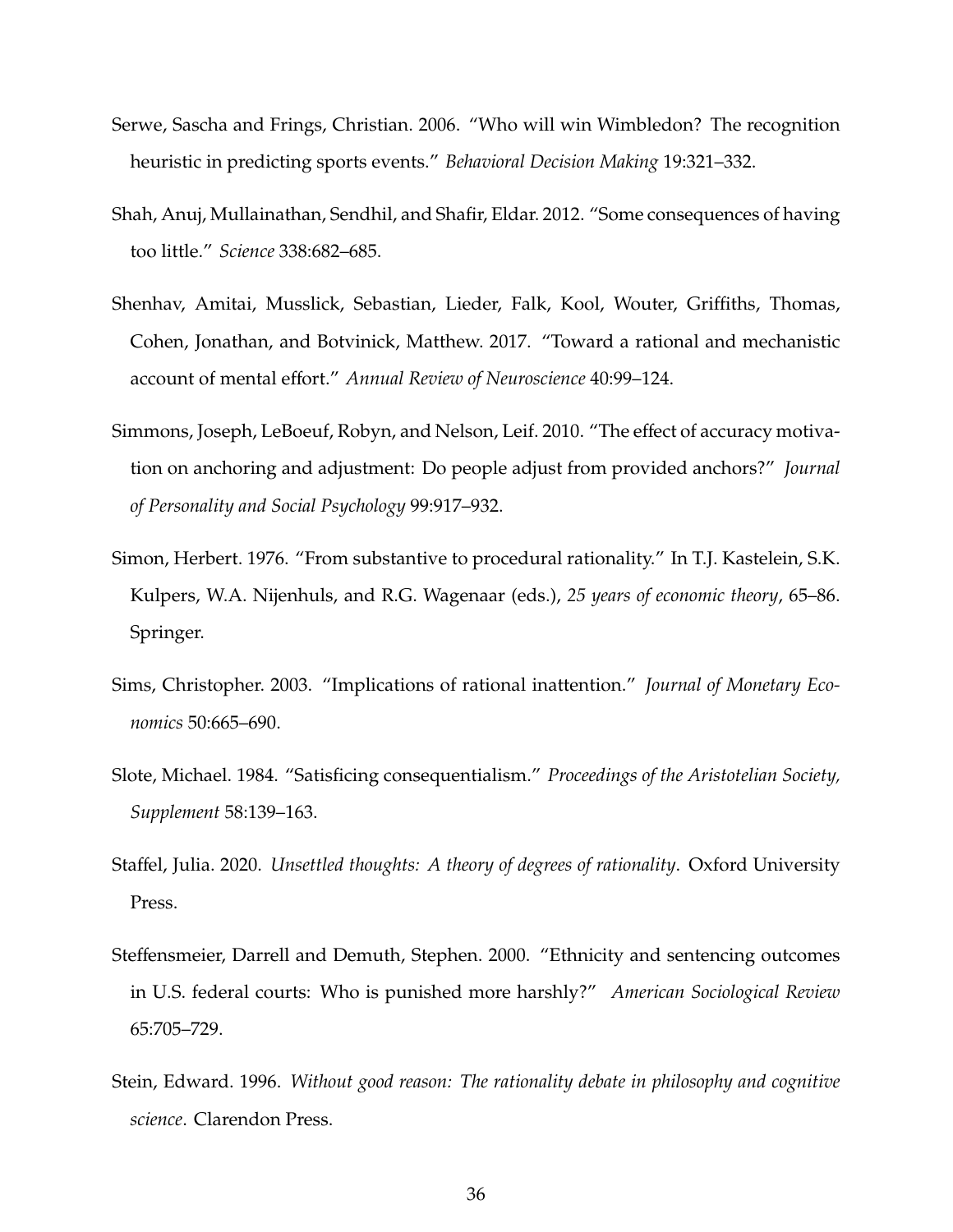- Stich, Stephen. 1990. *The fragmentation of reason: Preface to a pragmatic theory of cognitive evaluation.* MIT Press.
- Stigler, George. 1961. "The economics of information." *Journal of Political Economy* 69:213– 225.
- Sylvan, Kurt. 2020. "An epistemic non-consequentialism." *Philosophical Review* 129:1–51.
- Thomsen, Frej Klem. 2011. "The art of the unseen: Three challenges for racial profiling." *Journal of Ethics* 15:89–117.
- Todd, Peter, Fiddick, Laurence, and Krauss, Stefan. 2000. "Ecological rationality and its contents." *Thinking and Reasoning* 6:375–384.
- Troffaes, Matthias C.M. 2007. "Decision making under uncertainty using imprecise probabilities." *International Journal of Approximate Reasoning* 45:17–29.
- Tversky, Amos and Kahneman, Daniel. 1974. "Judgment under uncertainty: Heuristics and biases." *Science* 185:1124–1131.
- Vohs, Kathleen. 2013. "The poor's poor mental power." *Science* 341:969–970.
- Vul, Edward, Goodman, Noah, Griffiths, Thomas L., and Tenenbaum, Joshua B. 2014. "One and done? Optimal decisions from very few samples." *Cognitive Science* 38:599– 637.
- Wheeler, Gregory. forthcoming. "Less is more for Bayesians, too." In Riccardo Viale (ed.), *Routledge handbook on bounded rationality*. Routledge.
- Zack, Naomi. 2015. *White privilege and black rights: The injustice of US police racial profiling and homicide*. Rowman and Littlefield.
- Zilberstein, Shlomo, Washington, Richard, Bernstein, Daniel S., and Mouddib, Abdel-Illah. 2001. "Decision-theoretic control of planetary rovers." In Michael Beetz, Joachim